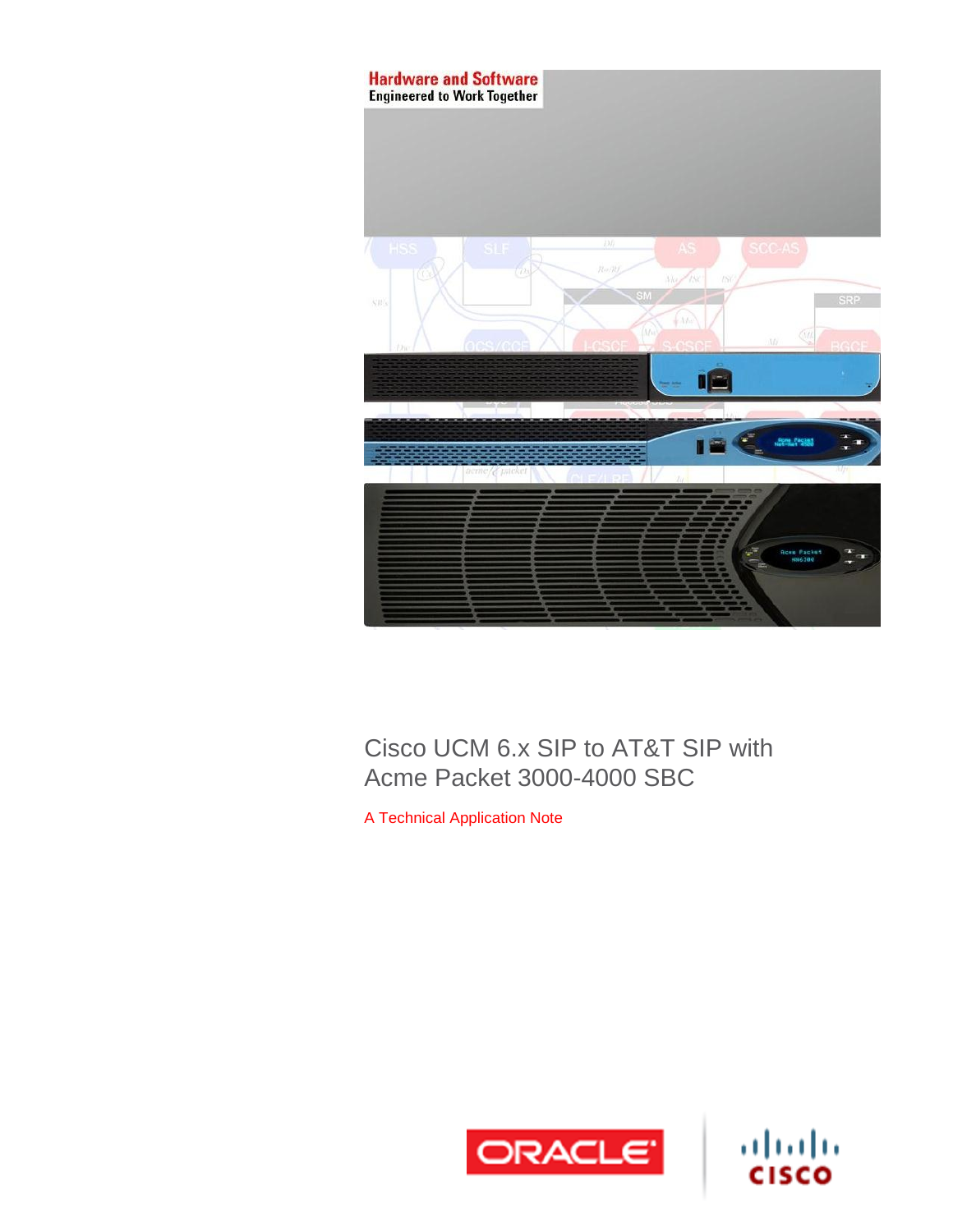# Disclaimer

The following is intended to outline our general product direction. It is intended for information purposes only, and may not be incorporated into any contract. It is not a commitment to deliver any material, code, or functionality, and should not be relied upon in making purchasing decisions. The development, release, and timing of any features or functionality described for Oracle's products remains at the sole discretion of Oracle.

Emergency 911/E911 Services Limitations

While AT&T IP Flexible Reach services support E911/911 calling capabilities in certain circumstances, there are significant limitations on how these capabilities are delivered. Please review the AT&T IP Flexible Reach Service Guide in detail to understand these limitations and restrictions.

Specific IP endpoints Support

Specific IP endpoints are supported with IP Flex Reach. These endpoints must support SCCP and NTE. The Cisco IP endpoints that support SCCP and NTE are:

VG224

7902, 7905, 7911, 7912, 7931, 7937, 7940, 7941, 7942, 7945, 7960, 7961, 7962, 7965, 7970, 7971, 7975

Future new phone models

The Cisco IP endpoints that do NOT support NTE and thus are NOT supported with IP Flex Reach are: 7910, 7920, 7935, 7936

VG248

DPA-7610,DPA-7630

Please refer to the following Cisco website for further information.

[http://www.cisco.com/en/US/docs/voice\\_ip\\_comm/cucm/srnd/6x/media.html#wp1055031](http://www.cisco.com/en/US/docs/voice_ip_comm/cucm/srnd/6x/media.html#wp1055031)

HIPCS is not supported with Cisco Unified Communication Manager

If the customer is in a HIPCS serving area, Cisco Unified Communication Manager SIP is not supported. Please consult with your customer care or sales person to determine if you are in a HIPCS serving area.

## **AT&T IP Teleconferencing Service is not supported when G.729 is configured on Cisco Unified CommunicationManager**

Cisco Unified Communication Manager only supports a single codec on an IP trunk. Since the AT&T IP Teleconferencing (IPTC) Service supports G.711, a Cisco Unified Communication Manager configured for G.729 will not work with the IPTC service.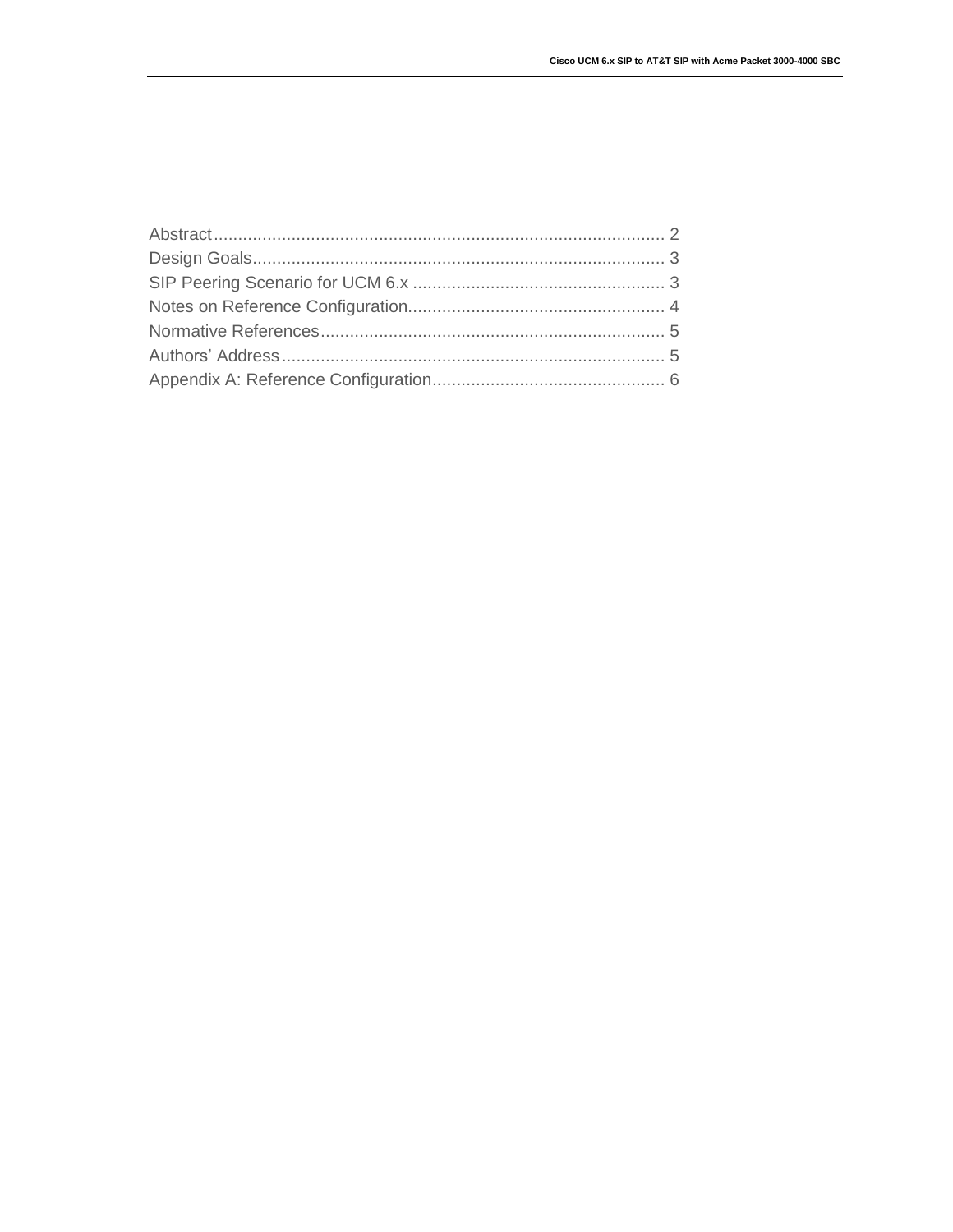## <span id="page-3-0"></span>Abstract

This technical application note defines a SIP configuration model suitable for the Oracle Communications Session Border Controllers connecting SIP Trunks from Cisco Unified Communications Manager (UCM) to AT&T's IP Flex Reach service. The reference configuration presented was tested in AT&T's lab.

## Introduction

This Oracle technical application note outlines the recommended configuration for the Acme Packet 3000/4000 series Session Border Controllers, the industry leading Session Border Controllers, for connecting SIP Trunks from Cisco UCM 6.x SIP to AT&T's IP Flex Reach service. This document is based on Acme Packet OS version C5.1.0 but is applicable to images 4.x and higher.

Many enterprise customers with installed Cisco Unified Call Manager (UCM) are migrating from 4.x to 6.x and are exploring the new features such as SIP signaling on the trunk side instead of the legacy H.323 protocol. This provides for a homogenous VoIP protocol moving forward which is needed for delivering the next wave of Unified Communications across the entire business. Moving from H.323 to SIP also eases the support burden and complexities involved with supporting multiple signaling protocols.

SIP to SIP Trunking traffic with UCM 6.x is a common migration strategy for most enterprise UCM customers previously supporting H.323 UCM platforms. Both protocols can be supported simultaneously on the Oracle Communications Session Border Controller. Refer to [3] for details on UCM H.323 to SIP support on the Oracle Communications Session Border Controller.

An AT&T SIP Trunk with PRACK (RFC 3262) is utilized to ensure the media session is established before the call is connected. This eliminates the need for MTP resources on the UCM and eliminates the clipping that sometimes accompanies the lack of SDP Early Offer.

## Intended Audience

This document is intended for use by Oracle Systems Engineers, third party Systems Integrators, and end-users of the Session Border Controllers. It assumes that the reader is familiar with basic operations of the Session Border Controller, and it is STRONGLY RECOMMENDED that the reader has attended the following training courses (or can demonstrate equivalent experience):

- Y EDU-CAB-C-CLI: Oracle Communications Session Border Controller Configuration Basics
- Y EDU-TS1-OE: Oracle Communications Session Border Controller Troubleshooting Level 1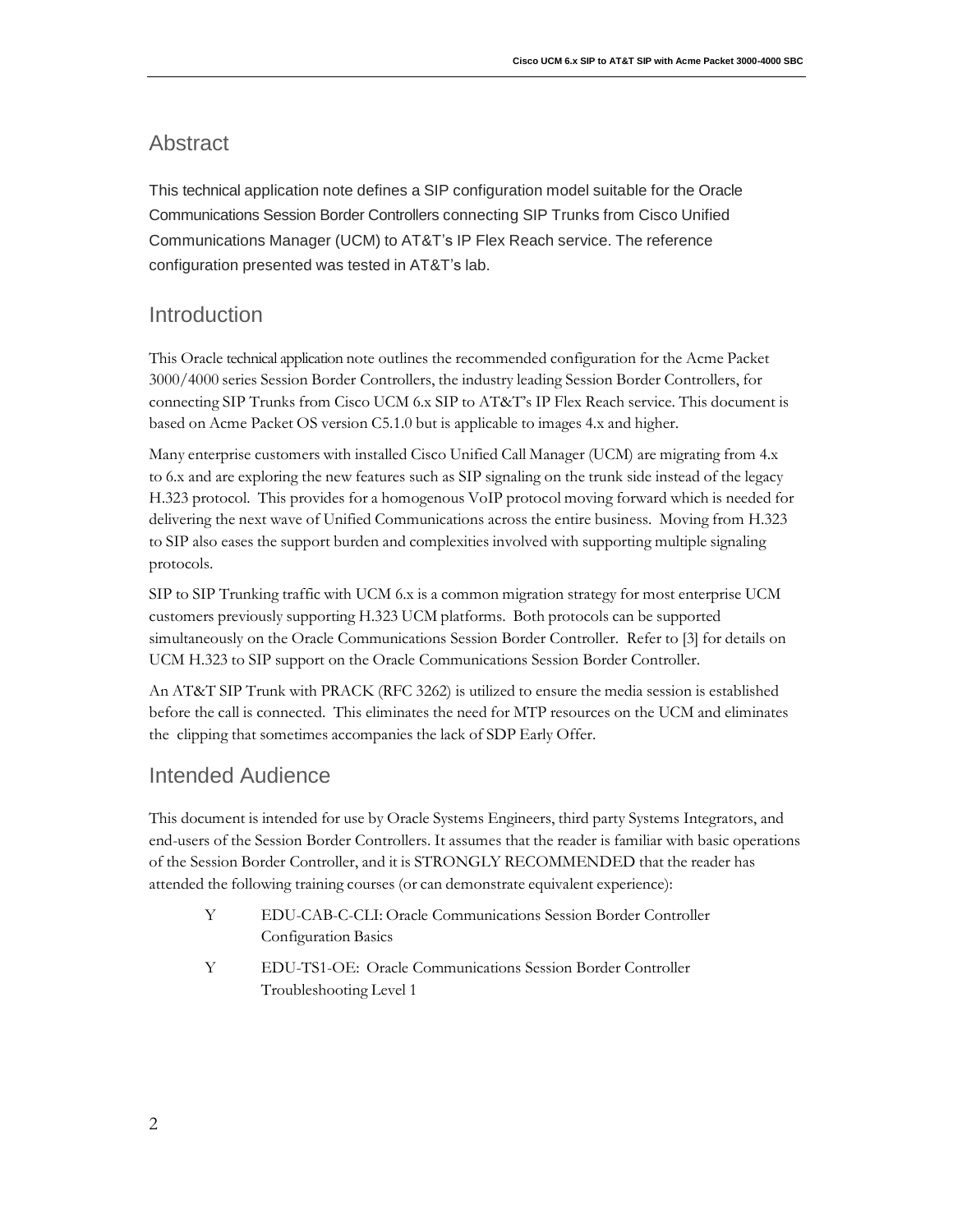## Support

Cisco Call Manager Guide is located at the following AT&T URL: <http://www.corp.att.com/dna/support/>

\*\*The AT&T website is password protected. The ID and Password are provided to each customer when they place an order for IP Flexible Reach or IP Toll Free service.

# <span id="page-4-0"></span>Design Goals

The reference configuration represents the most common Cisco UCM (Cisco Call Manager) deployment model: UCM originating SIP traffic and terminating to a SIP provider via the Oracle Communications Session Border Controller. The config also supports bi-directional call-flows via Local-Policy routes.

This document will annotate each configuration with information on its general applicability. The intent is to:

- Minimize UCM SIP interoperability issue's by standardizing field configurations
- Provide guidelines for new users for the Session Border Controller
- Provide a configuration template, baselining the SIP to SIP configuration (with accompanying diagram)
- Flexibility: how resilient the configuration is and how adaptable the configuration is when turning up new UCM 6.x SIP to SIP networks
- Performance: minimize the use of unnecessary configuration objects

# <span id="page-4-1"></span>SIP Peering Scenario for UCM 6.x

This section includes a reference architecture diagram, where the Session Border Controller is integrated as an Enterprise CPE Trunking Session Border Controller, performing SIP between the Enterprise (UCM) and the AT&T SIP Trunk supporting PRACK. This reference architecture must be confirmed or modified by the customer according to the specific project requirements.

The Enterprise SIP UCM cluster peers with the long distance provider via the Oracle Communications Session Border Controller. Below is the network diagram and representative call-flow.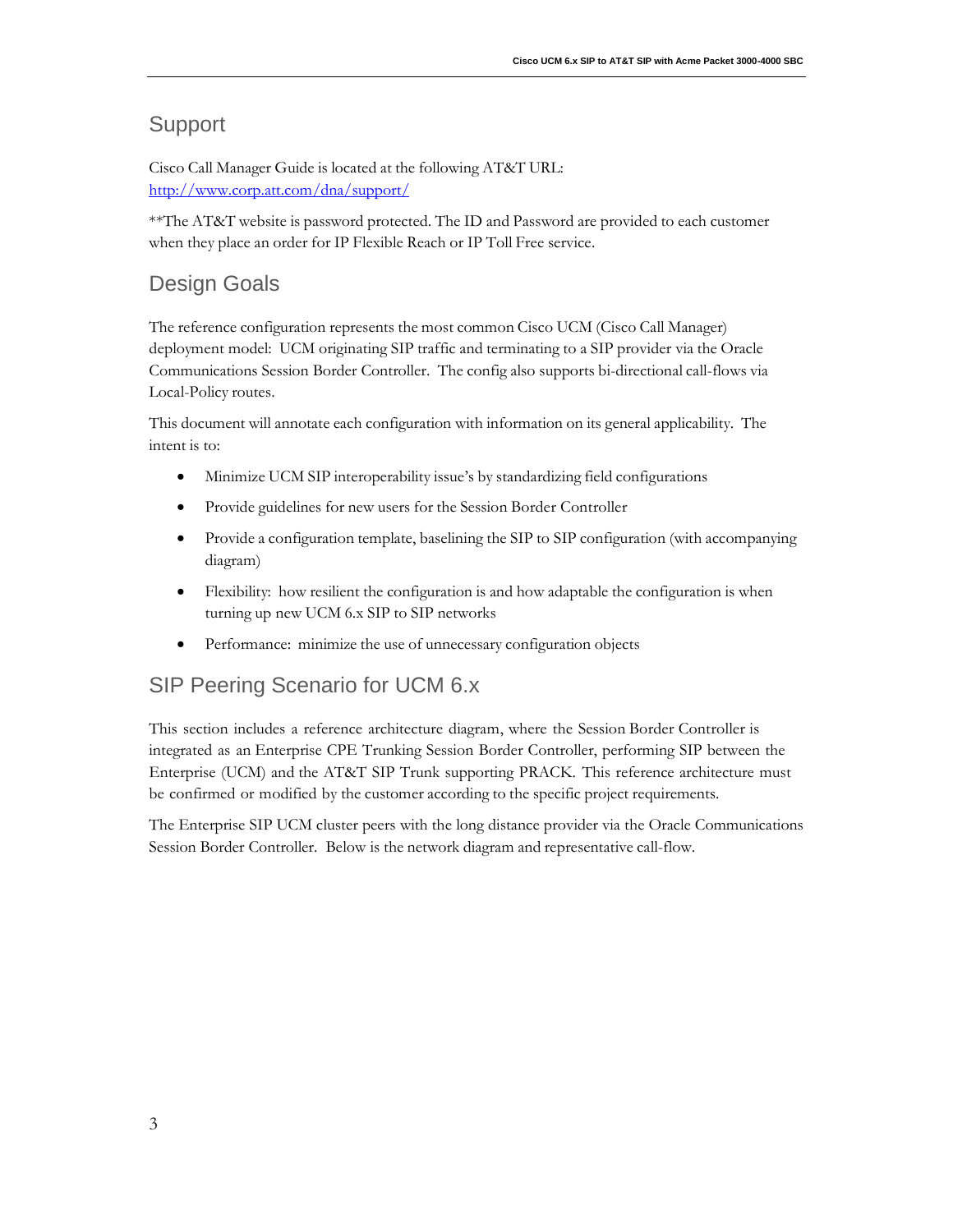

Diagram 1: Enterprise UCM SIP to AT&T SIP Trunk via Oracle Communications Session Border Controller



Cisco UCM 6.1 SIP w/PRACK Call Setup via Acme SBC

Diagram 2: Call-Flow for Enterprise UCM SIP to AT&T SIP Trunk via Oracle Communications Session Border **Controller** 

# <span id="page-5-0"></span>Notes on Reference Configuration

The Enterprise UCM cluster is configured for SIP Trunking and acts as a gateway. The Oracle Communications Session Border Controller is configured to perform SIP peering between the Enterprise and AT&T's network.

The realm labeled *enterprise-core* and its corresponding sip-interface (address 10.10.10.100) is where the SIP signaling and RTP will enter/exit the SBC. The Enterprise UCM needs to signal to this target IP address.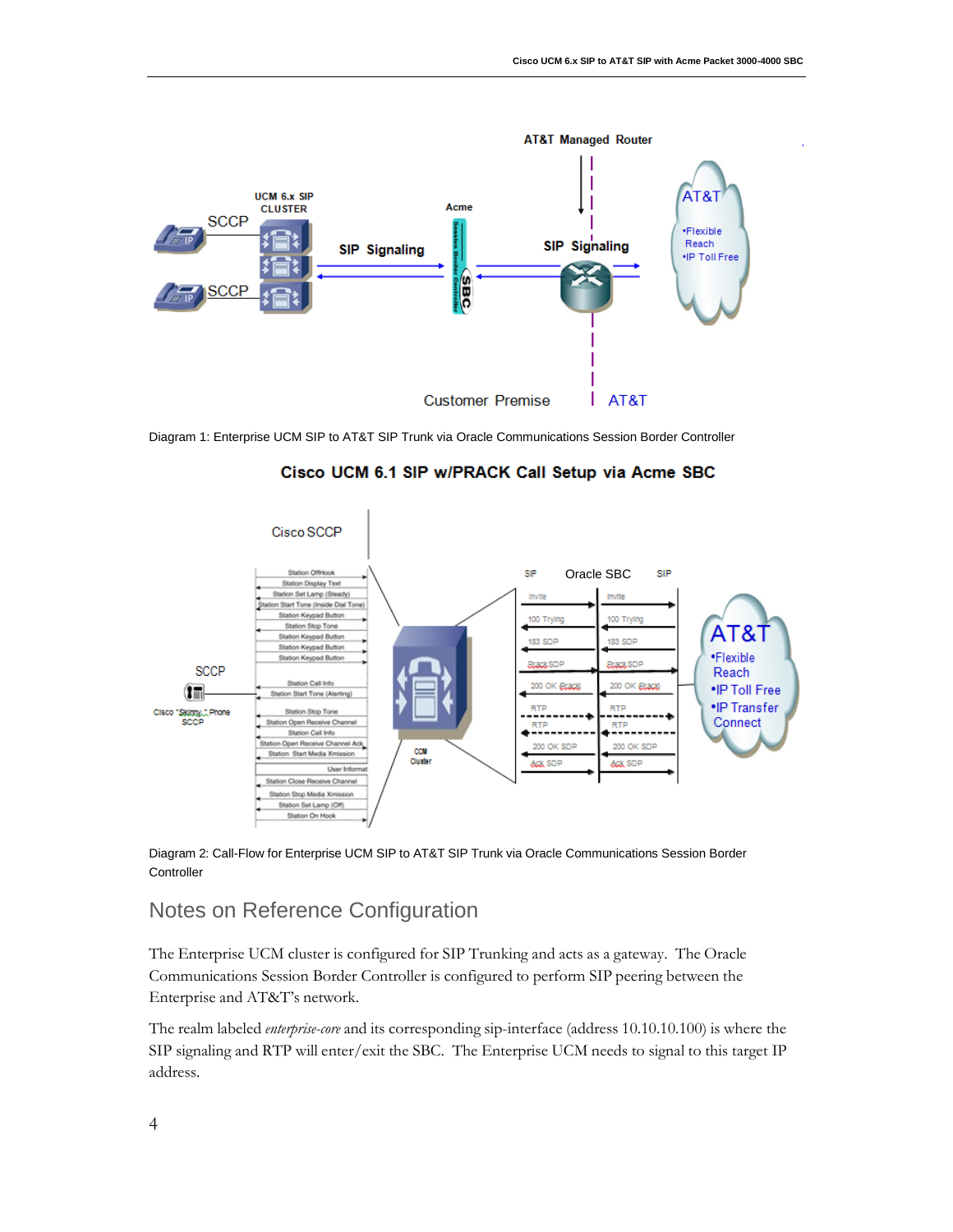The realm labeled *peer* and its corresponding sip-interface (address 192.168.1.100) is where the SIP signaling and RTP will enter/exit the SBC to/from the Long Distance SIP Provider.

The Local-Policy configurations route sessions to/from the Enterprise UCM to the Long Distance SIP Provider.



## **SIP Peering Configuration**

Diagram 3: Network Diagram for Reference Configuration

# <span id="page-6-0"></span>Normative References

[1] Acme Packet, "Net-Net 4000 S-C6.1.0 ACLI Configuration Guide", 400-0061-61, Jan 2009.

[2] Timmons, P., "BCP - Peering Configuration 4.0.0 and later", 520-0014-01, May 2007

[3] Walker, C., "Cisco UCM 4.x H323 Interworking to ATT SIP with Net-Net 3000-4000 Series SD Application Note", 510-0015-00, July 2009

## <span id="page-6-1"></span>Authors' Address

Nate Denbow email: nathan.denbow@oracle.com

Oracle 100 Crosby Drive Bedford, MA 01730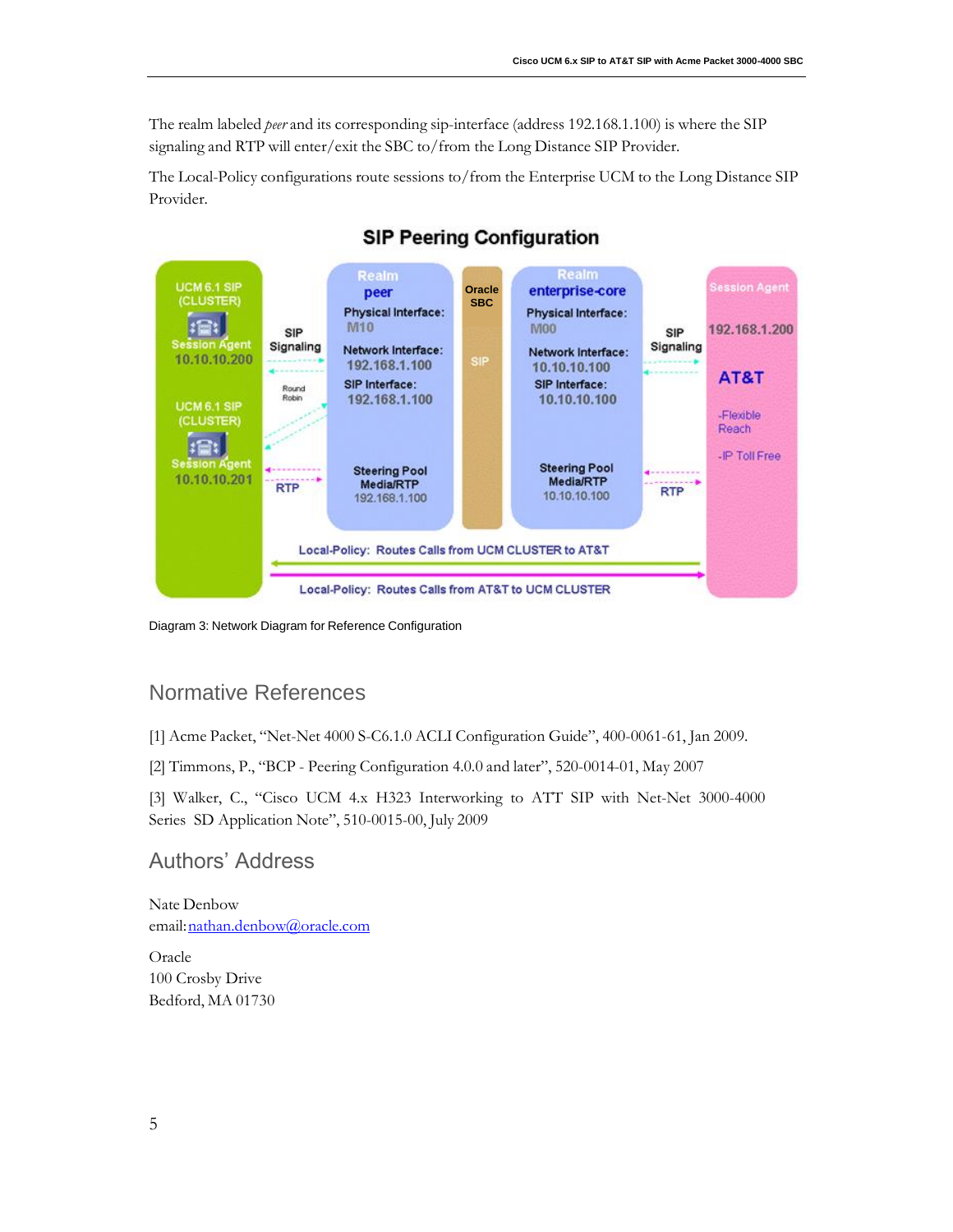# <span id="page-7-0"></span>Appendix A: Reference Configuration

| Acme Packet # show run local- |                               |                                         |                |                                   |
|-------------------------------|-------------------------------|-----------------------------------------|----------------|-----------------------------------|
| policy                        | from-address                  |                                         | *              |                                   |
|                               |                               |                                         | $\ast$         |                                   |
|                               | to-address                    |                                         |                |                                   |
|                               | source-realm<br>activate-time |                                         | peer<br>N/A    |                                   |
|                               |                               |                                         |                |                                   |
|                               | deactivate-time<br>state      |                                         | N/A<br>enabled |                                   |
|                               | policy-priority               |                                         | none           |                                   |
|                               | policy-attribute              |                                         |                |                                   |
|                               |                               | next-hop                                |                | SAG: Enterprise                   |
|                               |                               | realm<br>action                         |                | enterprise-core-ccm<br>none       |
|                               |                               | terminate-recursion disabled            |                |                                   |
|                               |                               | carrier                                 |                |                                   |
|                               |                               | start-time                              |                | 0000                              |
|                               |                               | end-time                                |                | 2400                              |
|                               |                               | days-of-week                            |                | U-S                               |
|                               |                               | cost                                    |                | 0                                 |
|                               |                               | app-protocol                            |                | <b>SIP</b>                        |
|                               |                               | state                                   |                | enabled                           |
|                               |                               | media-profiles                          |                |                                   |
| local-policy                  |                               |                                         |                |                                   |
|                               | from-address                  |                                         | $\ast$         |                                   |
|                               | to-address                    |                                         | $\ast$         |                                   |
|                               | source-realm                  |                                         |                | enterprise-core-ccm               |
|                               | activate-time                 |                                         | N/A            |                                   |
|                               | deactivate-time               |                                         | N/A            |                                   |
|                               | state                         |                                         | enabled        |                                   |
|                               | policy-priority               | next-hop                                |                | none policy-attribute<br>SAG: ATT |
|                               |                               | realm                                   |                | peer                              |
|                               |                               | action                                  |                | none                              |
|                               |                               | terminate-recursion disabled<br>carrier |                |                                   |
|                               |                               | start-time                              |                | 0000                              |
|                               |                               | end-time                                |                | 2400                              |
|                               |                               | days-of-week                            |                | $U-S$                             |
|                               |                               | cost                                    |                | 0                                 |
|                               |                               | app-protocol                            |                | <b>SIP</b>                        |
|                               |                               | state                                   |                | enabled                           |
|                               |                               | media-profiles                          |                |                                   |
| media-manager                 |                               |                                         |                |                                   |
|                               | state                         |                                         |                | enabled                           |
|                               | latching                      |                                         |                | disabled                          |
|                               | flow-time-limit               |                                         |                | 86400                             |
|                               | initial-guard-timer           |                                         |                | 43200                             |
|                               | subsq-guard-timer             |                                         |                | 43200                             |
|                               | tcp-flow-time-limit           |                                         |                | 86400                             |
|                               | tcp-initial-guard-timer       |                                         |                | 300                               |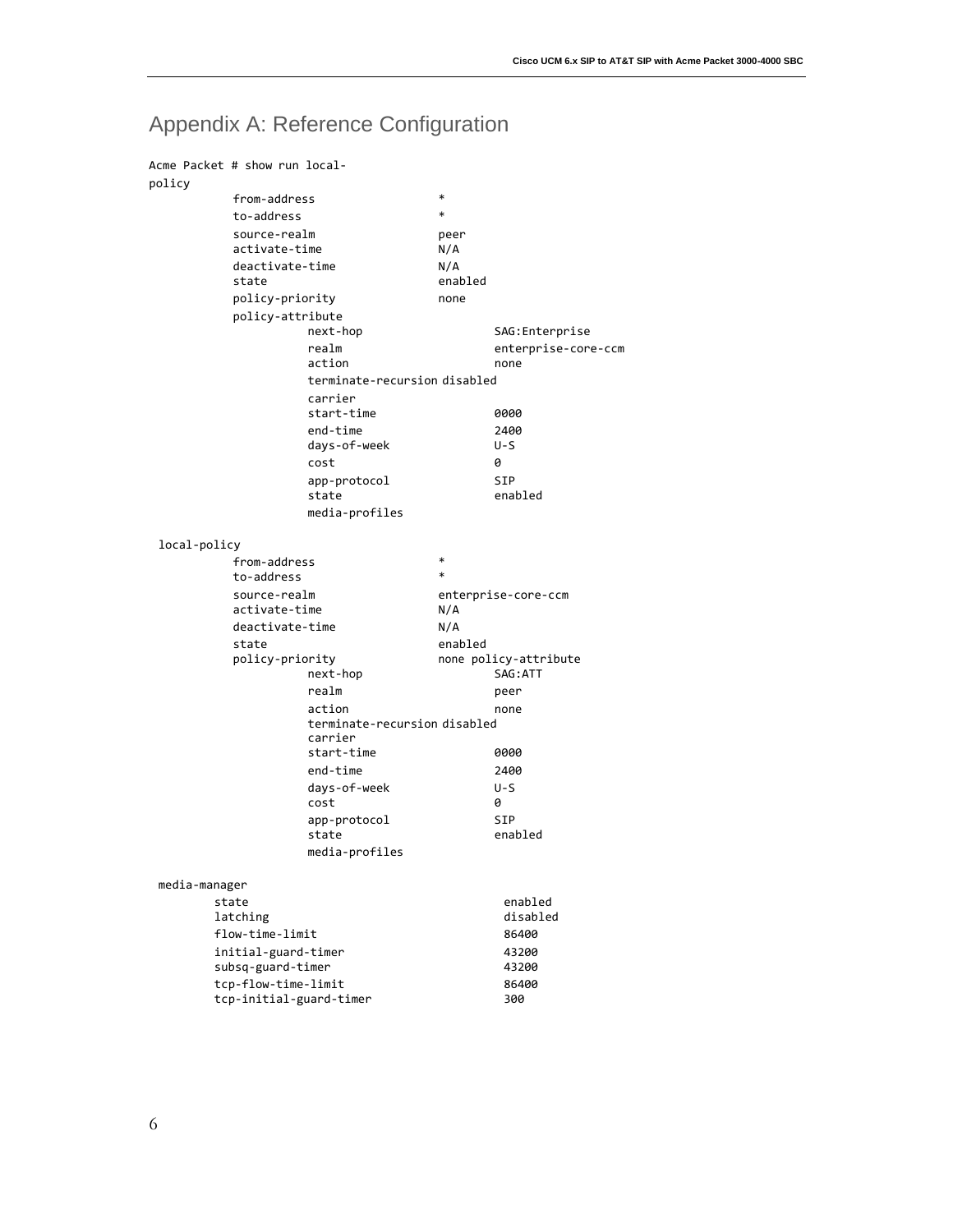| tcp-subsq-guard-timer                     | 300              |
|-------------------------------------------|------------------|
| tcp-number-of-ports-per-flow              | 2                |
| hnt-rtcp                                  | disabled         |
| algd-log-level                            | NOTICE           |
| mbcd-log-level                            | NOTICE           |
| red-flow-port                             | 1985             |
| red-mgcp-port                             | 1986             |
| red-max-trans                             | 10000            |
| red-sync-start-time                       | 5000             |
| red-sync-comp-time                        | 1000             |
| media-policing                            | enabled          |
| max-signaling-bandwidth                   | 10000000         |
| max-untrusted-signaling                   | 100              |
| min-untrusted-signaling                   | 30               |
| app-signaling-bandwidth                   | 0                |
| tolerance-window                          | 30               |
| rtcp-rate-limit                           | 0                |
| min-media-allocation                      | 32000            |
|                                           |                  |
| min-trusted-allocation                    | 1000             |
| deny-allocation                           | 1000             |
| anonymous-sdp                             | disabled         |
| arp-msg-bandwidth                         | 32000            |
| fragment-msg-bandwidth                    | 0                |
| rfc2833-timestamp                         | enabled          |
| default-2833-duration                     | 100              |
| rfc2833-end-pkts-only-for-non-sigdisabled |                  |
| translate-non-rfc2833-event               | disabled         |
| network-interface                         |                  |
| name                                      | M00              |
| sub-port-id                               | 0                |
| description                               | AT&T/Peer Facing |
| hostname<br>ip-address                    | 192.168.1.100    |
| pri-utility-addr                          | 192.168.1.101    |
| sec-utility-addr                          | 192.168.1.102    |
| netmask                                   | 255.255.255.0    |
| gateway                                   | 192.168.1.1      |
| sec-gateway                               |                  |
| gw-heartbeat<br>state                     | disabled         |
| heartbeat                                 | 0                |
| retry-count                               | 0                |
| retry-timeout                             | 1                |
| health-score                              | 0                |
| dns-ip-primary                            |                  |
| dns-ip-backup1<br>dns-ip-backup2          |                  |
| dns-domain                                |                  |
| dns-timeout                               | 11               |
| hip-ip-list                               | 192.168.1.100    |
| ftp-address                               |                  |
| icmp-address<br>snmp-address              |                  |
| telnet-address                            |                  |
|                                           |                  |

network-interface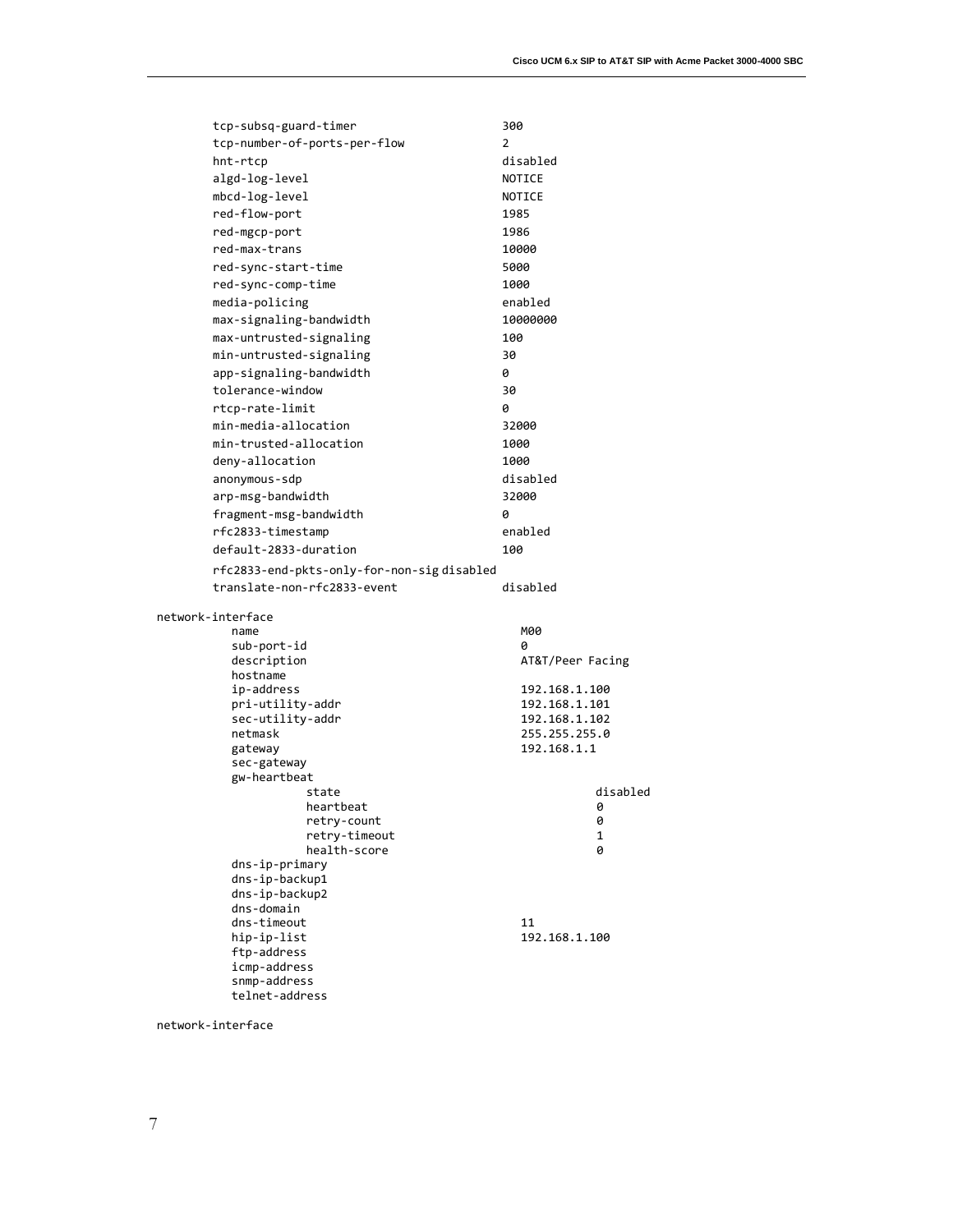| name                            | M10                    |
|---------------------------------|------------------------|
| sub-port-id                     | ø                      |
| description                     | Enterprise/Core Facing |
| hostname                        |                        |
| ip-address                      | 10.10.10.100           |
| pri-utility-addr                | 10.10.10.101           |
| sec-utility-addr                | 10.10.10.102           |
| netmask                         | 255.255.255.0          |
| gateway                         | 10.10.10.1             |
| sec-gateway                     |                        |
| gw-heartbeat                    |                        |
| state                           | disabled               |
| heartbeat                       | 0                      |
| retry-count                     | 0                      |
| retry-timeout                   | 1                      |
| health-score                    | 0                      |
| dns-ip-primary                  |                        |
| dns-ip-backup1                  |                        |
| dns-ip-backup2                  |                        |
| dns-domain                      |                        |
| dns-timeout                     | 11                     |
| hip-ip-list                     | 10.10.10.100           |
| ftp-address                     |                        |
| icmp-address                    | 10.10.10.100           |
| snmp-address                    |                        |
| telnet-address                  |                        |
|                                 |                        |
|                                 |                        |
| abx.interface<br>name           | мөө                    |
| operation.type                  | Media                  |
| port                            | Θ                      |
| slot                            | ø                      |
| <u>virtual-mac</u>              |                        |
| admin_state<br>auto-negotiation | enabled<br>enabled     |
| duplex-mode                     |                        |
| speed                           |                        |
| phy.interface                   |                        |
| name                            | M10                    |
| operation-type                  | Media                  |
| port                            | Θ                      |
| slot<br>xintual.mac             | 1                      |
| administate                     | enabled                |
| auto-negotiation                | enabled                |
| duplex-mode                     |                        |
| speed                           |                        |
| realm-sonfig                    |                        |
| identifier                      | peer                   |
| addr-prefix                     | 0.0.0.0                |
| network=interfaces              |                        |
| mm-in-nealm                     | M00:0<br>enabled       |
| mm.in.network                   | enabled                |
| mm-same-ip                      | enabled                |
|                                 |                        |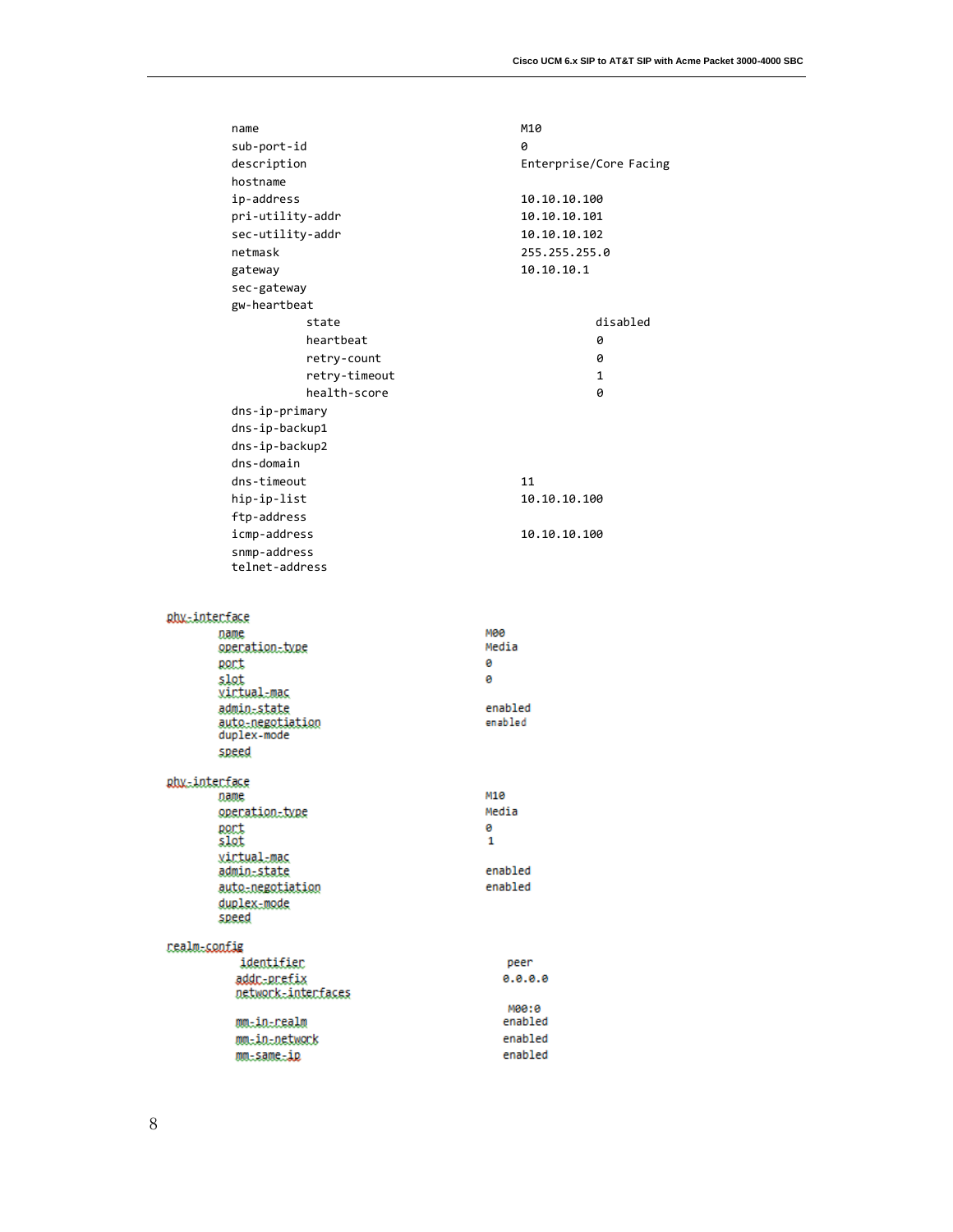enabled mainsystem baseacenon.com disabled disabled osoficelease. disabled aps-enable max-bandwidth ø ext-policy-sun max-latency. ø ø maxiitter max=packet=loss ø absecu-window-size ø pacent.cealm dnssrealm media-policy instranslationid out-translationid inmanipulationid outmanipulationid classprofile avenage=nate=limit ø access-control-trust-level invalid-signalthreshold ø maximum-signal-threshold ø ø untnusted\_signal\_thneshald deny-period 30 disabled symmetric-latching disabled paisstrip trunk-context sanly-media-allow additional-prefixes *restricted-latching* none cestciction-mask 32 accounting-enable enabled usen.sac.mode none usem-cac-bandwidth ø ø WEBCLEAELERSEÄRDE disabled ost-management-control delay=media=update disabled mealm-sentig identifier enterprise-core-com addc.prefix  $0.0.0.0$ ostwock-intecfaces M10:0 enabled mm.in.realm enabled mainaetwerk enabled mmsame.ip enabled mm.in.system but calculation disabled man-release. disabled disabled aastenable max-bandwidth ø ext-policy-sur max-latency. Θ maxiitter ø maxipacketiloss ø observindowisize ø pacenticealm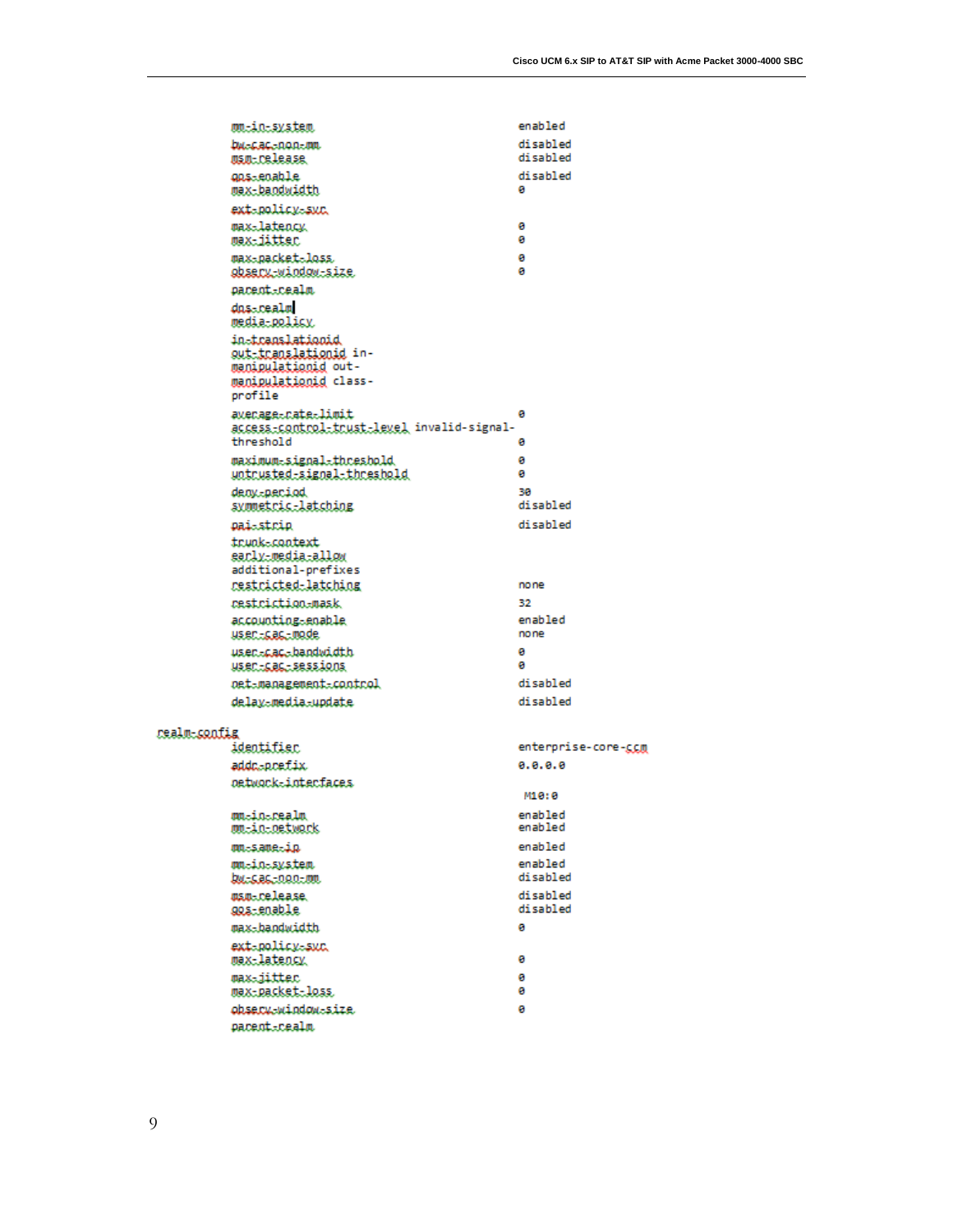|               | dns-realm media-policy<br><u>in translationid</u> out-<br>translationid in- |             |                            |
|---------------|-----------------------------------------------------------------------------|-------------|----------------------------|
|               | manipulationid out-<br>manipulationid class-<br>profile                     |             |                            |
|               | avenage-nate-limit<br>access-control-trust-level                            | ø           |                            |
|               | invalid-signal-threshold                                                    | ø           |                            |
|               | maximum-signal-threshold                                                    | ø           |                            |
|               | untrusted-signal-threshold<br><u>deny-period</u>                            | ø<br>30     |                            |
|               | symmetric.latching<br><u>nai-strin</u>                                      |             | disabled<br>disabled       |
|               | trunk=context                                                               |             |                            |
|               | early_media_allow<br>additional-prefixes                                    |             |                            |
|               | <i>restricted-latching</i><br>mestriction-mask                              | none<br>32. |                            |
|               | accounting-enable                                                           | enabled     |                            |
|               | usen-cac-mode<br><u>user-cac-bandwidth</u>                                  | none<br>ø   |                            |
|               | <i>user-cac-sessions</i><br>net-management-control                          | ø           | disabled                   |
|               | delay-media-undate                                                          |             | disabled                   |
| session-agent |                                                                             |             |                            |
|               | bostname<br><u>ip-address</u>                                               |             | 192.168.1.200              |
|               | pact                                                                        |             | 5060                       |
|               | state<br>app-protocol                                                       |             | enabled<br><b>STP</b>      |
|               | appatype<br>transport-method                                                |             | <b>UDP</b>                 |
|               | realm-id                                                                    |             | peer                       |
|               | description.<br><u>carriers</u>                                             |             | AT&T Session Agent Primary |
|               | allow-next-hop-lp<br><u>constraints</u>                                     |             | enabled<br>enabled         |
|               | max-sessions                                                                |             | ø                          |
|               | max-inbound-sessions<br>max-outbound-sessions                               |             | ø<br>ø                     |
|               | max-burst-rate<br>maxiinboundibucsticate                                    |             | ø<br>Θ                     |
|               | max.outhound.burst.rate                                                     |             | Θ                          |
|               | max-sustain-cate<br>max-inbound-sustain-rate                                |             | ø<br>ø                     |
|               | max-outbound-sustain-nate<br><u>min-seizures,</u>                           |             | Θ<br>5                     |
|               | min-asc                                                                     |             | ø                          |
|               | time.to.resume<br>ttc=02=cesponse                                           |             | ø<br>300                   |
|               | in-service-period<br>burst-rate-window                                      |             | ø<br>ø                     |
|               | sustain-rate-window                                                         |             | ø                          |
|               | ceg-uci-cacciec-mode.                                                       |             | No ne                      |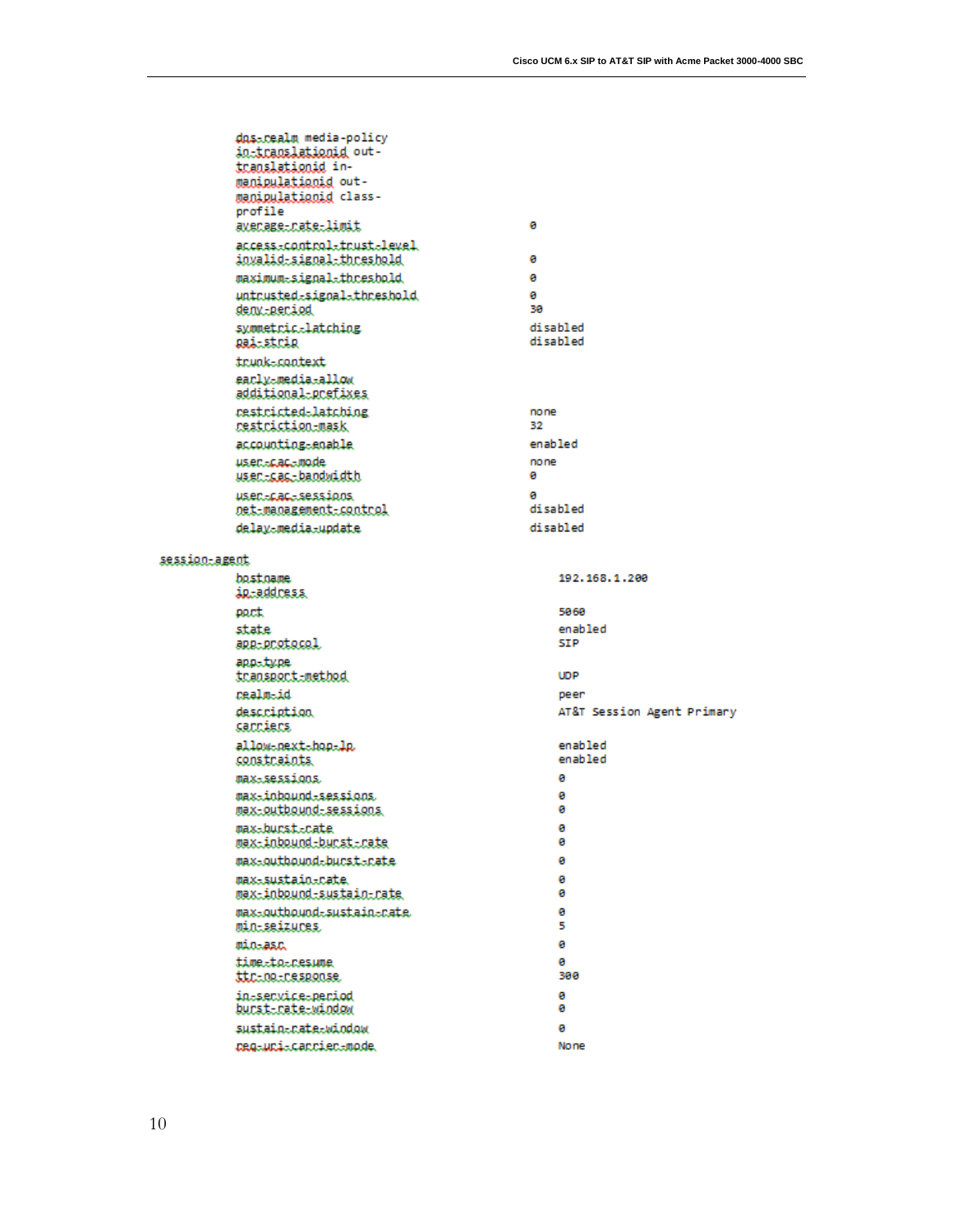|               | proxy-mode redirect-action<br>loose-routing                                                   | enabled                                       |
|---------------|-----------------------------------------------------------------------------------------------|-----------------------------------------------|
|               | send-media-session<br>Desponse-map.                                                           | enabled                                       |
|               | ping-method                                                                                   | OPIIONS:hons=0                                |
|               | ping-interval<br>ping-in-service-response-codes out-service-<br>response-codes media-profiles | 300                                           |
|               | instranslationid                                                                              |                                               |
|               | out-translationid<br>trust-me                                                                 | enabled                                       |
|               | nequest-uni-headers.<br>stop-necurse.                                                         |                                               |
|               | local-response-man                                                                            |                                               |
|               | ping-to-user-part<br>ping-from-user-part                                                      |                                               |
|               | listrustsme.<br>in-manigulationid out-<br>manipulationid p-asserted-<br>id trunk-group        | disabled                                      |
|               | maxe.negisteresustainenate<br>sarly_media_allow                                               | ø                                             |
|               | invalidate-registrations.                                                                     | disabled                                      |
|               | rfc2833-mode                                                                                  | none                                          |
|               | rfc2833-payload                                                                               | ø                                             |
|               | codec-policy.                                                                                 |                                               |
| session-agent |                                                                                               |                                               |
|               | bostname<br>ip-address                                                                        | 192, 168, 1, 201                              |
|               | part                                                                                          | 5060                                          |
|               | state                                                                                         | enabled                                       |
|               | app-protocol                                                                                  | SIP                                           |
|               | appatype<br>tcansport-method                                                                  | <b>UDP</b>                                    |
|               | realm-id<br><i>description</i>                                                                | peer<br>AT&T Session Agent Secondary carriers |
|               | allow-next-hop-lp<br>constraints                                                              | enabled<br>enabled                            |
|               | max-sessions<br>max-inbound-sessions                                                          | ø<br>ø                                        |
|               | max-outbound-sessions                                                                         | ø                                             |
|               | max-burst-cate<br>max-inbound-bucst-cate                                                      | ø<br>ø                                        |
|               | max-outbound-burst-nate<br><u>max-sustain-cate</u>                                            | ø<br>ø                                        |
|               | max-inbound-sustain-cate.                                                                     | ø                                             |
|               | max-outbound-sustain-nate                                                                     | ø                                             |
|               | min-seizures,                                                                                 | 5                                             |
|               | minassa<br>time.te.resume                                                                     | Θ<br>ø                                        |
|               | ttc=no=cesponse                                                                               | 300                                           |
|               | insservicesperiod                                                                             | Θ                                             |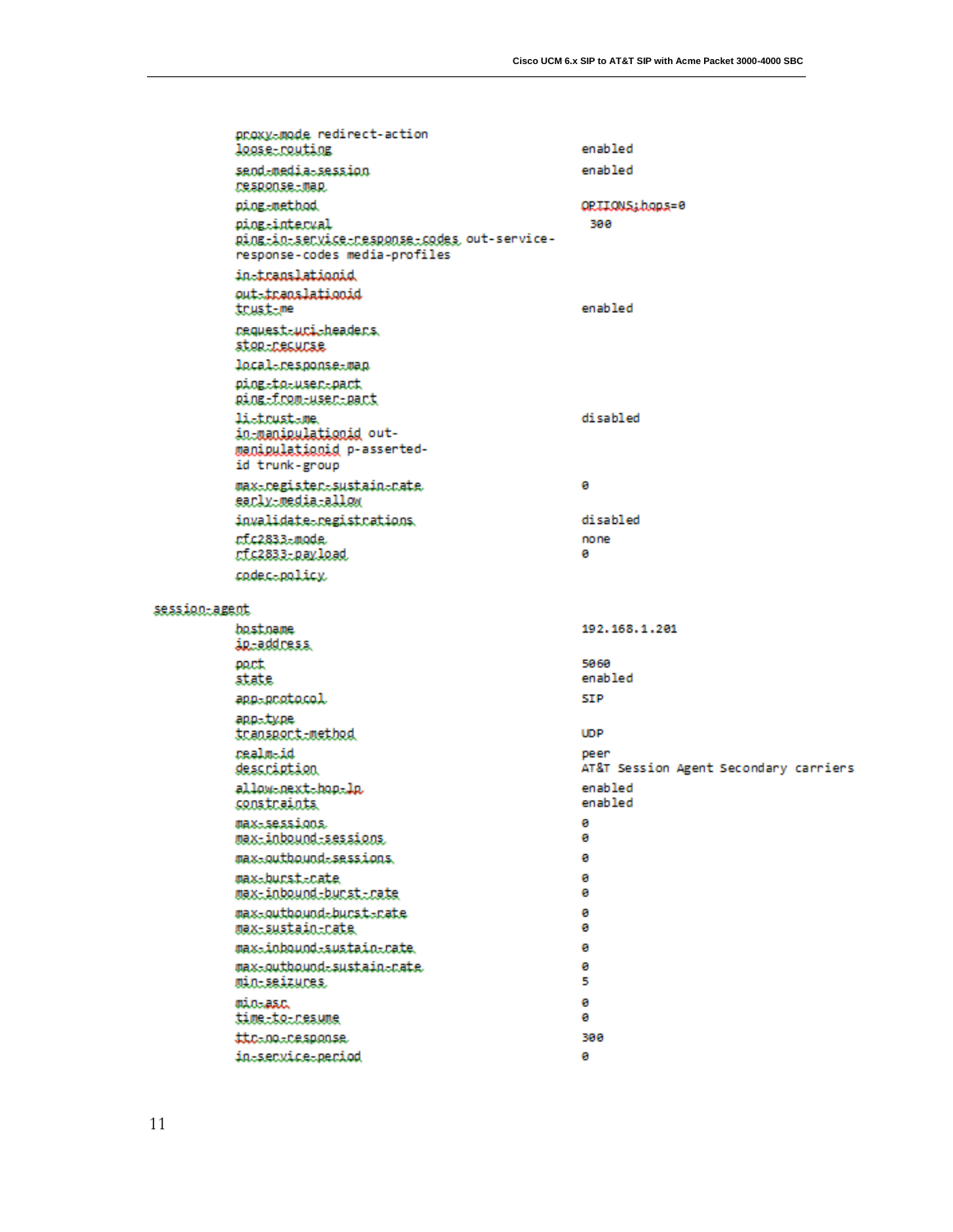|               | burstirateivinden                                                                             | Θ                                   |
|---------------|-----------------------------------------------------------------------------------------------|-------------------------------------|
|               | sustain-rate-window                                                                           | ø<br>None                           |
|               | regiunitannienimode<br>proxy-mode                                                             |                                     |
|               | redirect-action                                                                               |                                     |
|               | loose-routing                                                                                 | enabled                             |
|               | send-media-session<br>response-map.                                                           | enabled                             |
|               | ping-method<br>ging.interval                                                                  | ORIIONS:hons=0<br>300               |
|               | ping.in.secvice.cesponse.codes                                                                |                                     |
|               | outBserviceBresponseBrodes<br>media-profiles in-<br>translationid<br><u>out-translationid</u> |                                     |
|               | trustame                                                                                      | enabled                             |
|               | nequest-uni-headers.<br>stor-recurse                                                          |                                     |
|               | local-response-map<br>ging.to.user.part ping-<br>from-user-part                               |                                     |
|               | listrustsme<br>in-manipulationid out-<br>manipulationid p-asserted-<br>id trunk-group         | disabled                            |
|               | max-register-sustain-nate<br>early-media-allow                                                | ø                                   |
|               | invalidate-registrations.<br>rf.c2833-mode.                                                   | disabled<br>none                    |
|               | rf.c2833-pavload                                                                              | ø                                   |
|               | codecapolicy                                                                                  |                                     |
| session-agent |                                                                                               |                                     |
|               | hostname                                                                                      | 10.10.10.200                        |
|               | ip-address                                                                                    |                                     |
|               | part<br>state                                                                                 | 5060<br>enabled                     |
|               | app-protocol<br>app-type.                                                                     | SIP                                 |
|               | transport-method                                                                              | <b>UDP</b>                          |
|               | realmaid<br>description                                                                       | Enterprise SIP UCM Primary carriers |
|               | allow-mext-hep-le                                                                             | enabled                             |
|               | constraints.                                                                                  | disabled                            |
|               | max-sessions<br>max-inbound-sessions                                                          | ø<br>ø                              |
|               | max-outbound-sessions.<br>max-burst-rate                                                      | ø<br>ø                              |
|               | max-inhound-burst-rate<br>max-outbound-burst-rate                                             | ø<br>ø                              |
|               | max-sustain-cate                                                                              | ø                                   |
|               | max-inbound-sustain-rate.<br>max-outbound-sustain-nate                                        | ø<br>ø                              |
|               | min-seizures                                                                                  | 5                                   |
|               | minaasn                                                                                       | ø                                   |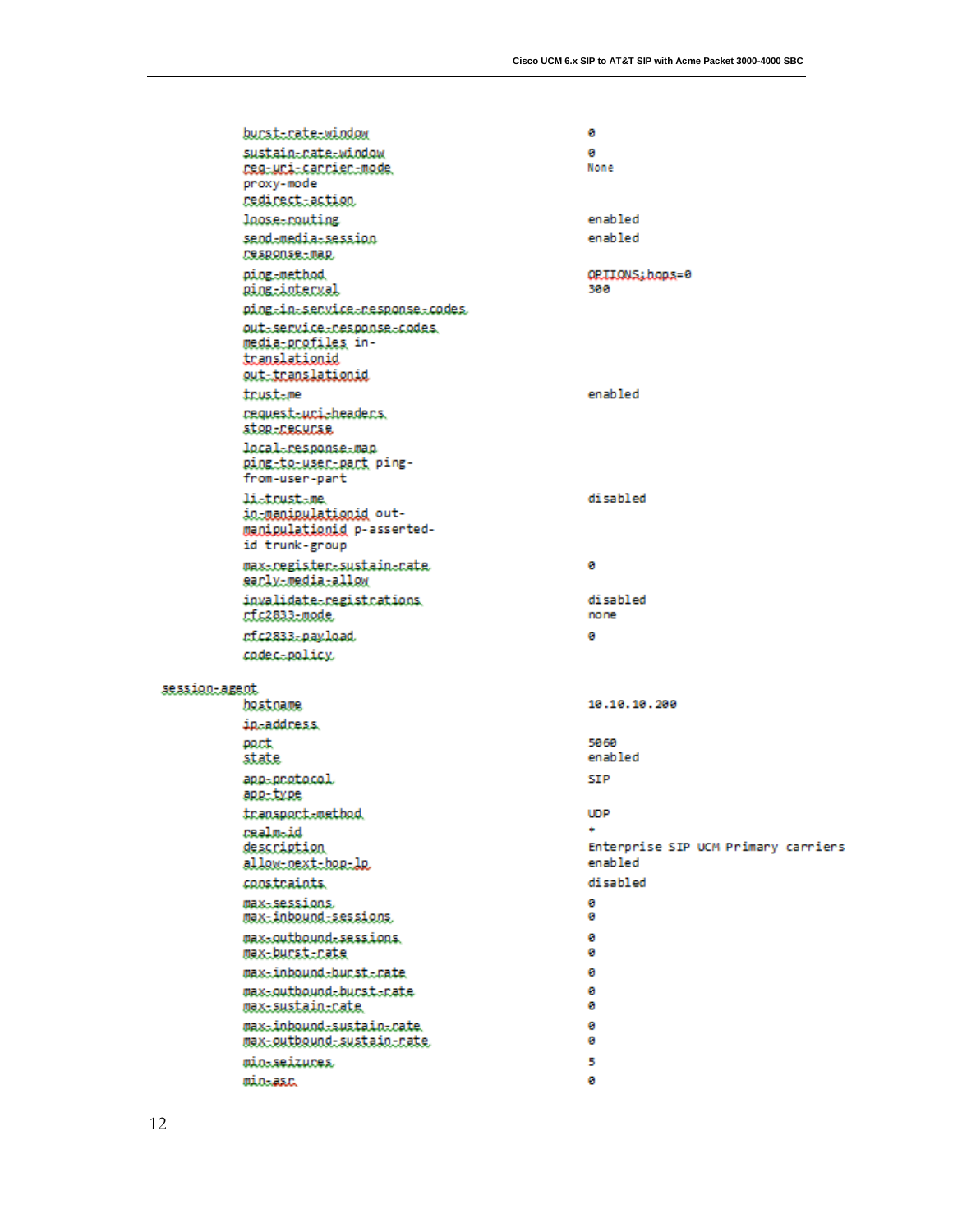|               | time.te.resume                                                               | G                            |
|---------------|------------------------------------------------------------------------------|------------------------------|
|               | ttc=no=cesponse<br>in-senvice-period                                         | ø<br>ø                       |
|               | bucsterateewindow<br><u>sustain-rate-window</u>                              | ø<br>ø                       |
|               | peg-upi-carrier-mode                                                         | No ne                        |
|               | proxy-mode<br>redirect.action                                                |                              |
|               | loose-routing<br><u>send-media-session</u><br>response-map                   | enabled<br>enabled           |
|               | ping-method<br><u>ping-interval</u>                                          | OPIIONS:hons=0<br>300        |
|               | ping.in.secvice.cesponse.codes<br>QUİ:SECVICE:CESDOOSE:SOdes media-profiles  |                              |
|               | instranslationid<br><u>out-translationid</u>                                 |                              |
|               | trustame<br>reguest-uri-beaders stop-<br>лесипае.                            | disabled                     |
|               | local-response-map<br>ping-to-usec-part ping-<br>from-user-part              |                              |
|               | listrustsme.                                                                 | disabled                     |
|               | in-manimulationid                                                            |                              |
|               | out-manipulationid<br>g-assected-id trunk-group<br>maxicegistecisustainicate | ø                            |
|               | eacly-media-allow                                                            |                              |
|               | invalidate-registrations.<br>rf.c2833-mode                                   | disabled<br>none             |
|               | rf.c2833.payload<br>codec-policy                                             | ø                            |
|               |                                                                              |                              |
| session-agent | hostname                                                                     | 10.10.10.201                 |
|               | ipaaddress                                                                   |                              |
|               | eact.                                                                        | 5060                         |
|               | state                                                                        | enabled                      |
|               | app-protocol<br>app-type                                                     | SIP                          |
|               | transport-method<br><u>realm-id</u>                                          | <b>UDP</b><br>۰              |
|               | description.                                                                 | Enterprise SIP UCM Secondary |
|               | cacciers<br>allow-mext-hep-le                                                | enabled                      |
|               | constraints.<br><b>MAX-SESSIONS</b>                                          | disabled<br>ø                |
|               | max-inbound-sessions                                                         | ø                            |
|               | max-outbound-sessions.<br>max-burst-nate                                     | ø<br>ø                       |
|               | max-inhound-burst-rate<br>max-outbound-burst-rate                            | ø<br>ø                       |
|               | max-sustain-cate.                                                            | ø                            |
|               | max-inbound-sustain-rate.                                                    | ø                            |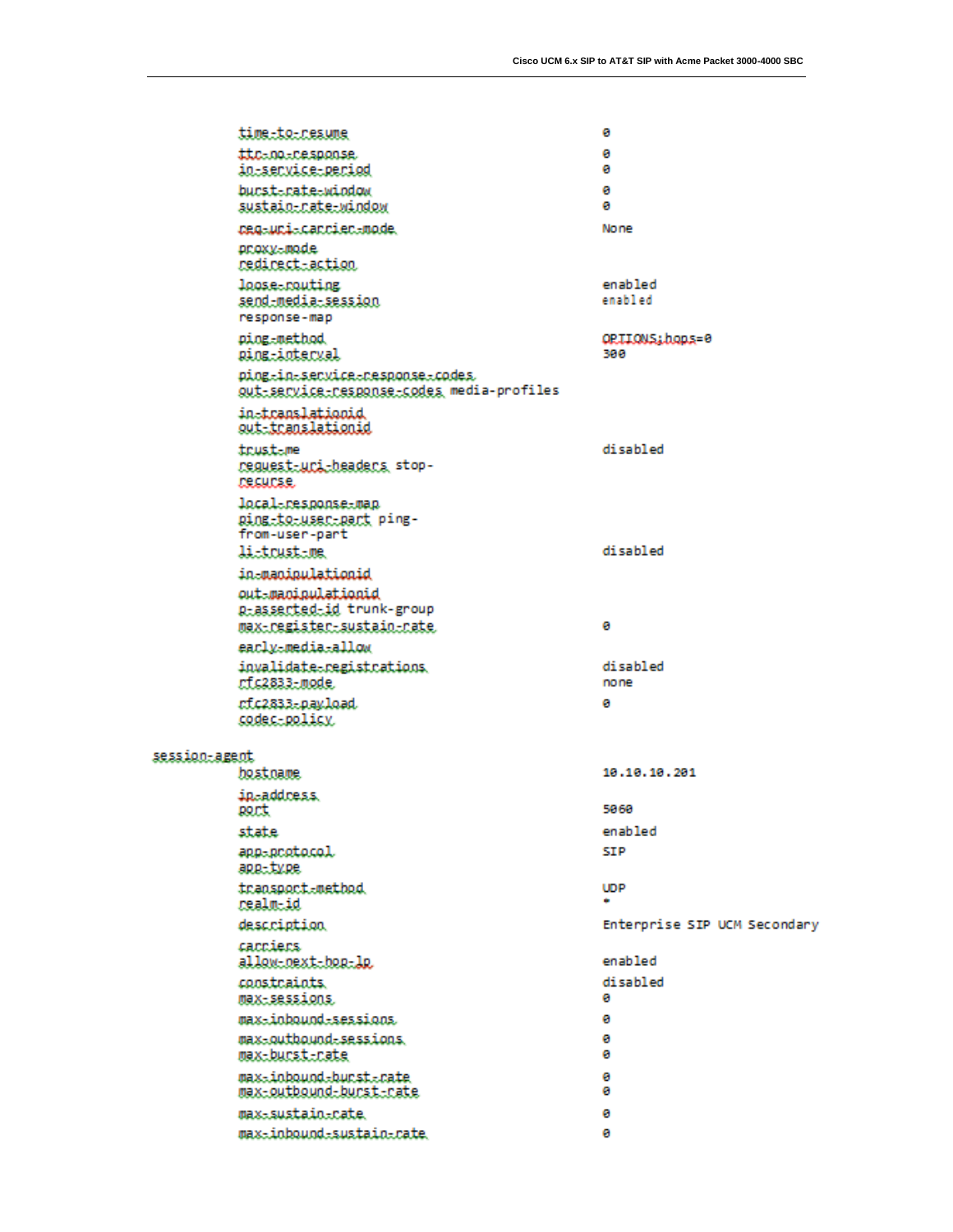|               | max-outbound-sustain-rate                                                                                 |                   | ø                                 |
|---------------|-----------------------------------------------------------------------------------------------------------|-------------------|-----------------------------------|
|               | min-seizures.<br>min-asc                                                                                  |                   | 5<br>ø                            |
|               | time.to.resume<br>ttring-response                                                                         |                   | ø<br>ø                            |
|               | insservicesperiod                                                                                         |                   | ø                                 |
|               | bucsterateewindow                                                                                         |                   | ø                                 |
|               | sustain-nate-window                                                                                       |                   | ø                                 |
|               | magaumia.cannienamode.<br>proxy-mode redirect-action                                                      |                   | No ne                             |
|               | loose-routing                                                                                             |                   | enabled                           |
|               | <u>send-media-session</u><br>response-map                                                                 |                   | enabled                           |
|               | ging.method                                                                                               |                   | QPJIONS; hops=0                   |
|               | ping-interval                                                                                             |                   | 300                               |
|               | ping.in.secvice.cesponse.codes<br>gut service response codes media-profiles<br>in-translatienid out-      |                   |                                   |
|               | <u>translationid</u>                                                                                      |                   |                                   |
|               | trustame<br>request-uri-headers stop-<br><b>recurse</b>                                                   |                   | disabled                          |
|               | local-response-map ping-to-<br>user-part ping-from-user-                                                  |                   |                                   |
|               | part<br>listrustsme.                                                                                      |                   | disabled                          |
|               | in-manimulationid<br><u>out-manieulationid</u> p-<br>asserted-id trunk-group<br>max-register-sustain-rate |                   | ø                                 |
|               | eaclysmediasallow                                                                                         |                   |                                   |
|               | invalidate-registrations.                                                                                 |                   | disabled                          |
|               | rf.c2833-mode                                                                                             |                   | none                              |
|               | rfc2833-payload<br><u>codec-policy</u>                                                                    |                   | ø                                 |
| session-group |                                                                                                           |                   |                                   |
|               | gnoup-name                                                                                                | ATT               |                                   |
|               | description                                                                                               | enabled           |                                   |
|               | state                                                                                                     |                   |                                   |
|               | app-protocol<br>strategy.                                                                                 | SIP<br>RoundRobin |                                   |
|               | dest                                                                                                      |                   |                                   |
|               |                                                                                                           |                   | 192.168.1.200<br>192, 168, 1, 201 |
|               | <u>trunk-group</u>                                                                                        |                   |                                   |
|               | sag-recursion                                                                                             | enabled           |                                   |
|               | stop-sag-recurse                                                                                          | 401,407           |                                   |
| session-group |                                                                                                           |                   |                                   |
|               | gnoup-name<br><u>description</u>                                                                          | Enterprise        |                                   |
|               | state                                                                                                     | enabled           |                                   |
|               | app-protocol                                                                                              | SIP               |                                   |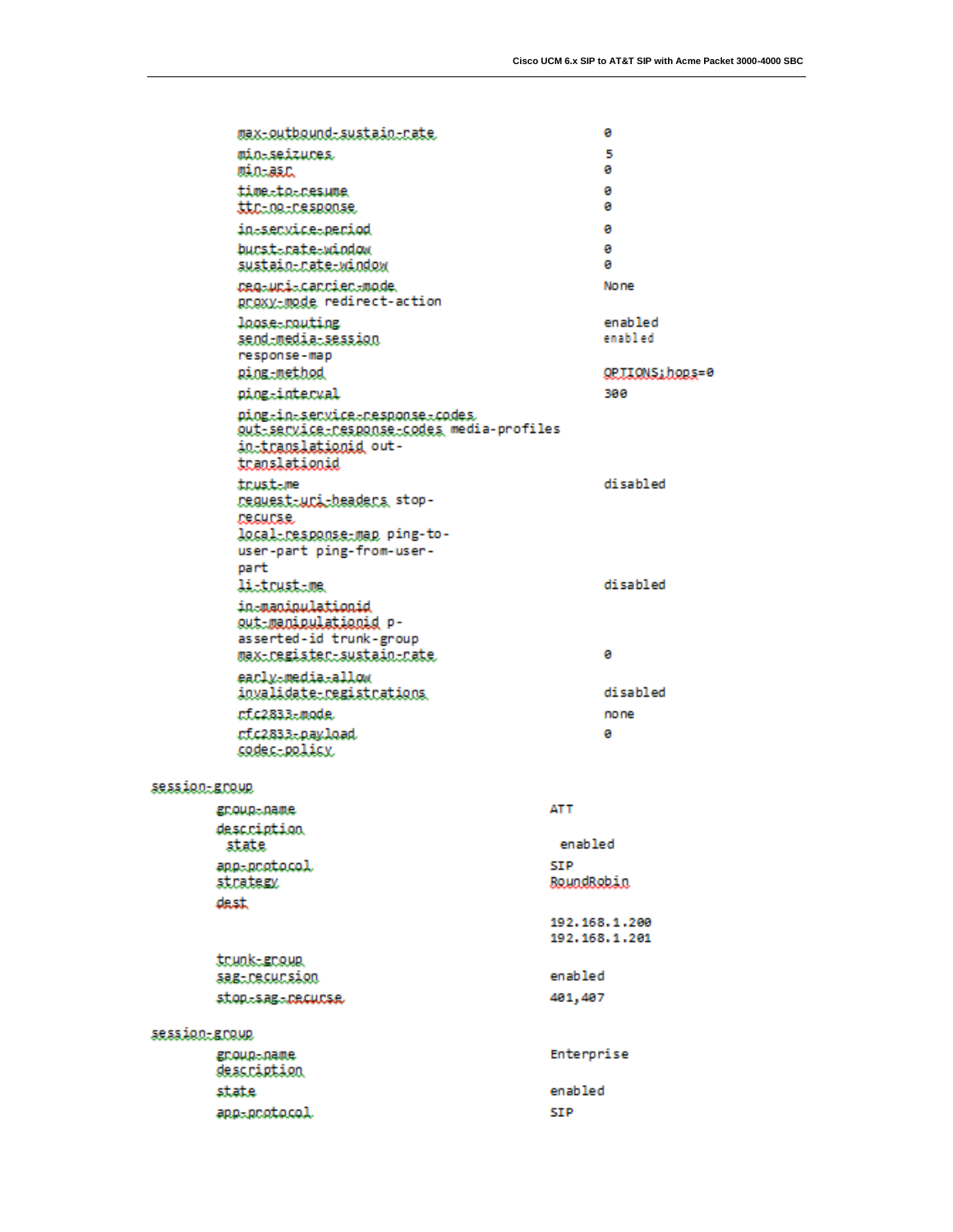| strategy.                                                   | <u>RoundRobin</u>                                                 |
|-------------------------------------------------------------|-------------------------------------------------------------------|
| dest                                                        |                                                                   |
|                                                             | 10,10,10,200                                                      |
|                                                             | 10.10.10.201                                                      |
| <u>trunk-group</u>                                          | disabled                                                          |
| sag-recursion<br>stop:sag::Decucse                          | 401,407                                                           |
|                                                             |                                                                   |
| sie-contie                                                  |                                                                   |
| state                                                       | enabled                                                           |
| operation-mode                                              | dialog                                                            |
| dialog=transparency                                         | enabled                                                           |
| home-realm-id                                               | peer                                                              |
| egoessicealmid<br><u>nat-mode</u>                           | enterprise-core-ccm<br>Public                                     |
| megistmam.domain                                            |                                                                   |
| <i>cegistrac.bost</i>                                       |                                                                   |
| registrar-port                                              | ø                                                                 |
| negistenssenvicesnoute                                      | always                                                            |
| init-timer                                                  | 500                                                               |
| max-timer                                                   | 4000                                                              |
| transsexpire                                                | 32.                                                               |
| invite-expire                                               | 180                                                               |
| inactive-dynamic-conn<br>enforcement-profile pac-<br>method | 32                                                                |
| pachinterval<br>aasistrategy                                | 10<br><b>PropDist</b>                                             |
| pacaloadaweight                                             | 1                                                                 |
| <u>pac-session-weight</u>                                   | 1                                                                 |
| pac-route-weight                                            | 1                                                                 |
| mac-callid-lifetime<br><u>pas-user-lifetime</u>             | 600<br>3600                                                       |
| red=sin=nort                                                | 1988                                                              |
| <u>red-max-trans</u>                                        | 10000                                                             |
| red=sync=stact=time                                         | 5000                                                              |
| redisyncicompitime<br><u>add-reason-beader</u>              | 1000<br>disabled                                                  |
| sin=message=len<br><u>eoum-sag-match</u>                    | ø<br>disabled                                                     |
| extcasmethodsstats                                          | disabled                                                          |
| cph-feature.<br><u>oseg-user-sessions-rate</u>              | disabled<br>ø                                                     |
| registration-cache-limit<br><u>options</u>                  | ø<br>add-groy-to-tag=no<br>insert-arg-header max-<br>udo-length=0 |

## siemintenface

| state                | enabled |               |
|----------------------|---------|---------------|
| realm-id             | peer    |               |
| description sip-port |         |               |
| address.             |         | 192.168.1.100 |
| port                 |         | 5060          |
| transport-protocol   |         | <b>UDP</b>    |
|                      |         |               |

settingtexetett100tcese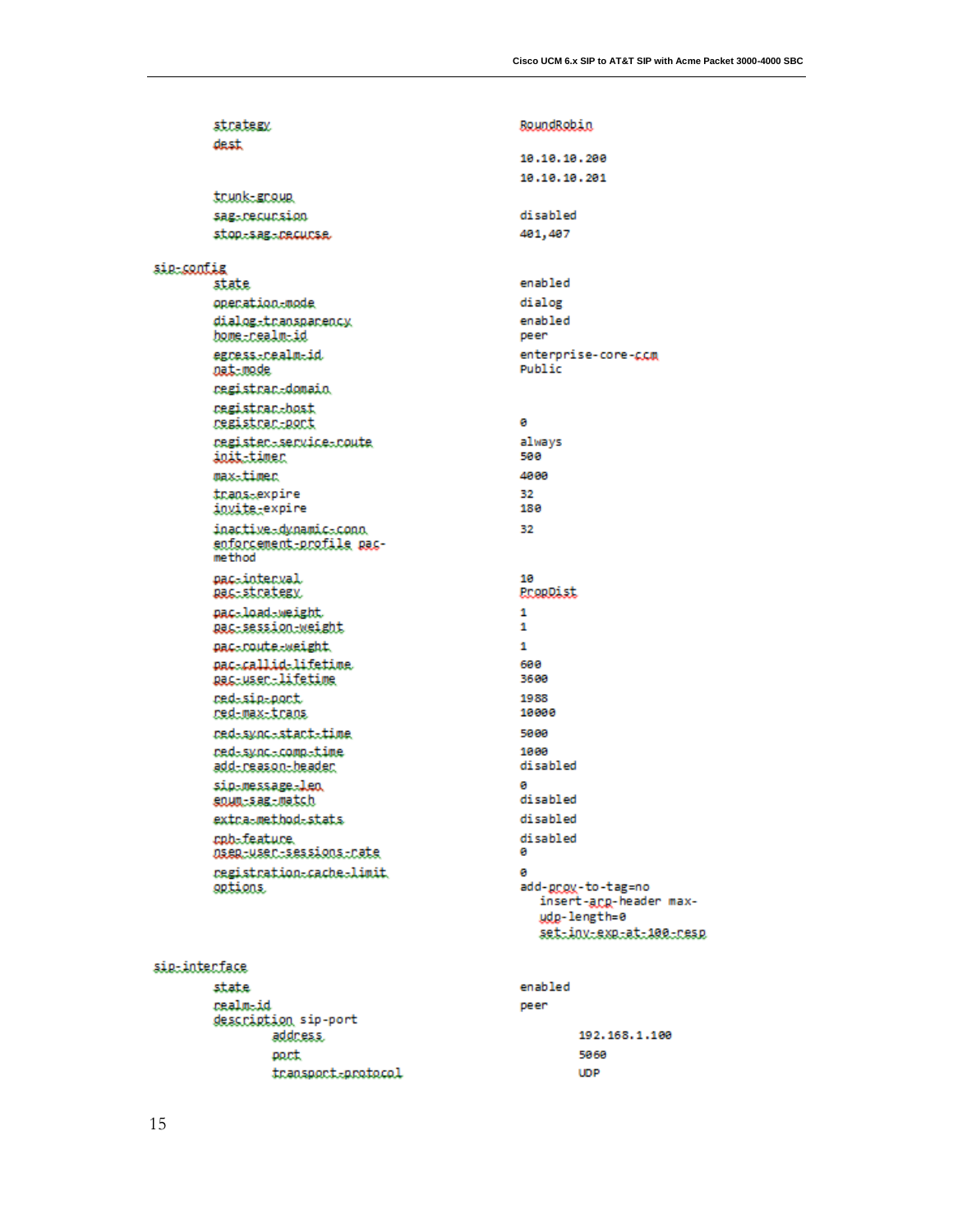| tls=profile                                             |                    |          |             |
|---------------------------------------------------------|--------------------|----------|-------------|
| allow-anonymous.                                        |                    |          | agents-only |
| sacciers                                                |                    |          |             |
| transaexpire<br>invite-expire                           |                    | ø<br>ø   |             |
| max-redirect-contacts.                                  |                    | ø        |             |
| proxy-mode<br><u>redirect-action.</u>                   |                    |          |             |
| contact-mode                                            | none               |          |             |
| matitraversal                                           | none               |          |             |
| nat-interval                                            |                    | 30       |             |
| tap-pat-interval<br>registration-saching,               | disabled           | 30       |             |
| minacegaexpice                                          |                    | 300      |             |
| registration-interval                                   | 3600               |          |             |
| <i>coutestoscegistrac</i>                               | disabled           |          |             |
| secured-network.                                        | disabled           |          |             |
| teluri-scheme<br>uri-fodn-domain                        |                    | disabled |             |
| trust-mode                                              | a1 1               |          |             |
| max-nat-interval                                        | 3600               |          |             |
| <i>oat-int-increment</i>                                |                    | 10       |             |
| <u>oat-test-increment</u>                               |                    | 30       |             |
| sin-dynamic-hnt                                         | disabled           |          |             |
| stop-necurse                                            | 401,407            |          |             |
| post-map-stact                                          |                    | ø        |             |
| pact.map.com<br>in-manipulationid                       |                    | ø        |             |
| out-maniqulationid                                      | Privacy            |          |             |
| <u>sig-ims-feature</u><br>operator-identifier           |                    | disabled |             |
| anonymous.priority                                      | none               |          |             |
| max-incoming-sonns                                      |                    | ø        |             |
| perssposinsmaxsinoomings.comms.<br>inactive.com.timeout | ø                  | ø        |             |
| untrusted-conn-timeout                                  |                    | ø        |             |
| oetwork-id                                              |                    |          |             |
| ext-policy-server default-location-string               |                    |          |             |
| shanging-vector-mode none                               | charging-function- |          |             |
| address-mode none ccf-address<br><u>ecf-address</u>     |                    |          |             |
|                                                         |                    |          |             |
| term-tgra-mode<br>implicit_service_route                | none<br>disabled   |          |             |
| rf.c2833.pay.load.                                      |                    | 191      |             |
| cf.c2833.mode                                           | transparent        |          |             |
| sonstraint-name response-map                            |                    |          |             |
| local-response-map                                      |                    |          |             |
| enforcement-profile                                     |                    |          |             |
| nefendaallatnansfen                                     | disabled           |          |             |
| coute-unauthorized-calls                                |                    |          |             |
| topokeepalive<br><u>add-sdp-invite</u>                  | none               | disabled |             |
| add-sdg-profiles                                        |                    |          |             |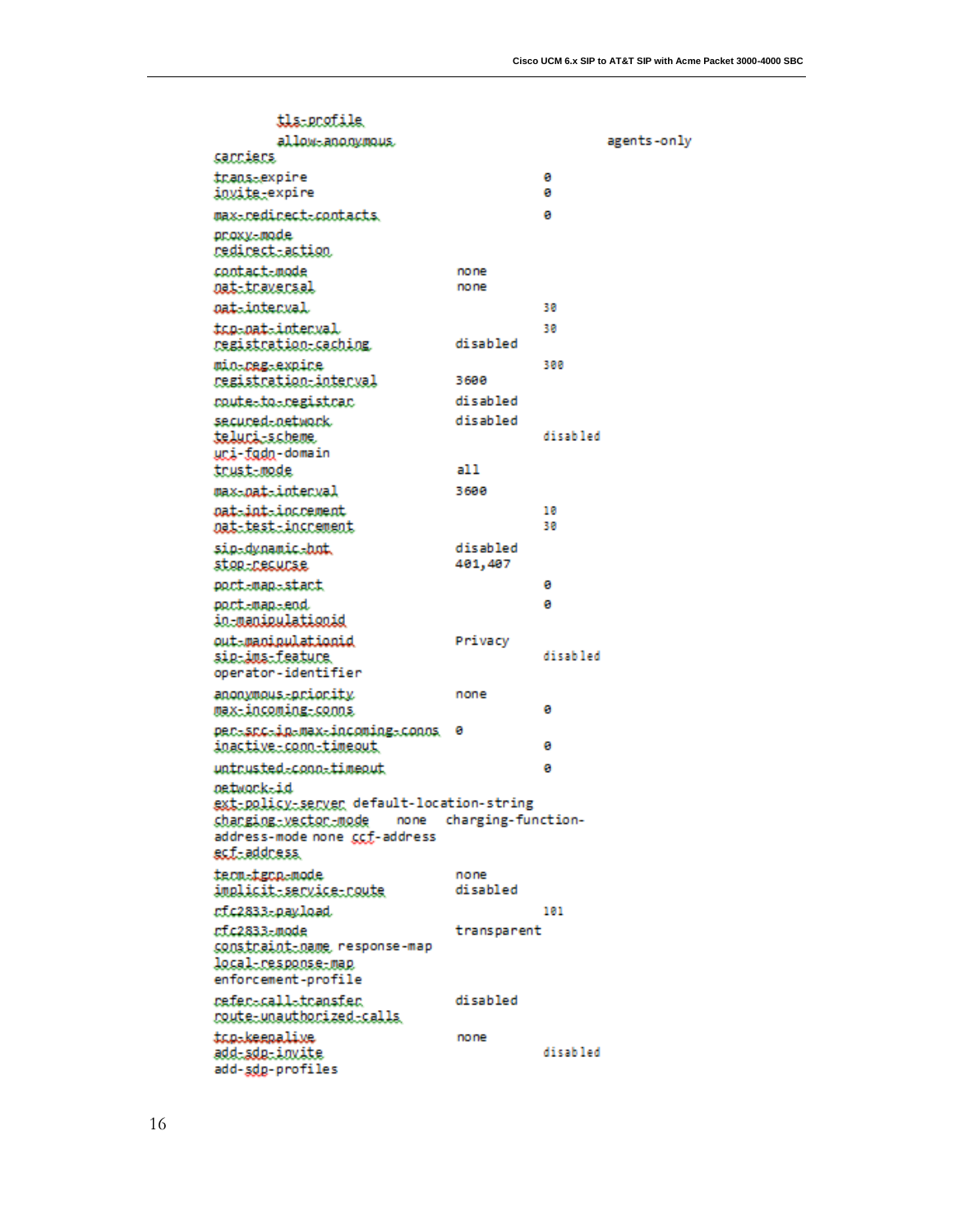| sig-interface |                                                          |                         |             |                     |
|---------------|----------------------------------------------------------|-------------------------|-------------|---------------------|
|               | state                                                    | enabled                 |             |                     |
|               | realm-id                                                 |                         |             | enterprise-core-ggg |
|               | description                                              |                         |             |                     |
|               | sig-port                                                 |                         |             |                     |
|               | address                                                  |                         |             | 10.10.10.100        |
|               | port.                                                    |                         |             | 5060                |
|               | <u>transport-protocol</u>                                |                         |             | UDP                 |
|               | tls-profile                                              |                         |             |                     |
|               | allow-anonymous.                                         |                         |             | a 11                |
|               | carriers                                                 |                         |             |                     |
|               | trans-expire                                             |                         | ø           |                     |
|               | i <u>nvite-</u> expire                                   |                         | ø           |                     |
|               | max-nedinect-contacts.                                   |                         | ø           |                     |
|               | proxy-mode redirect-action                               |                         |             |                     |
|               | contact-mode                                             | none                    |             |                     |
|               | oat-traversal                                            | none                    |             |                     |
|               | <u>nat-interval</u>                                      |                         | 30          |                     |
|               | <u>tce-nat-interval</u>                                  |                         | 90          |                     |
|               | registration-caching                                     | disabled                |             |                     |
|               | <u>min-neg-expire</u>                                    |                         | 300         |                     |
|               | registration-interval                                    | 3600                    |             |                     |
|               | coute-to-cegistrar                                       | disabled                |             |                     |
|               | secured-network                                          | disabled                |             |                     |
|               | teluni-scheme.                                           | disabled                |             |                     |
|               | uci-fada-domain                                          |                         |             |                     |
|               | <u>trust-mode</u>                                        | a11                     |             |                     |
|               | max-nat-interval                                         | 3600                    |             |                     |
|               | mat-int-increment.                                       |                         | 10          |                     |
|               | matitestiinonement                                       |                         | 30          |                     |
|               | sip-dynamic-hot                                          | disabled                |             |                     |
|               | stor-decudes                                             | 401,407                 |             |                     |
|               | aoct.mag.stact                                           |                         | ø           |                     |
|               | port-map-end                                             |                         | ø           |                     |
|               | in-manipulationid                                        |                         |             |                     |
|               | out-manipulationid                                       | Privacy                 | disabled    |                     |
|               | sip-ims-feature                                          |                         |             |                     |
|               | operator-identifier                                      |                         |             |                     |
|               | anonymous-priority                                       | none                    | ø           |                     |
|               | <u>max-incoming-conns</u>                                |                         |             |                     |
|               | Rentangtiktuaxtingomingtgonna 0<br>inactive.conn.timeout |                         | ø           |                     |
|               |                                                          |                         | ø           |                     |
|               | untrusted-conn-timeout<br>network-id                     |                         |             |                     |
|               | sxt-policy-server                                        |                         |             |                     |
|               | default-location-string                                  |                         |             |                     |
|               | <u>charging-vector-mode</u>                              | pass charging-function- |             |                     |
|               | address-mode pass ccf-address                            |                         |             |                     |
|               | <u>ecf-address.</u>                                      |                         |             |                     |
|               | tern-tern-mode                                           |                         |             |                     |
|               | implicit-service-route                                   | disabled                |             |                     |
|               | r:fc2833-payload                                         |                         | 101         |                     |
|               | r:fc2833-mode.                                           |                         | transparent |                     |
|               | constraint-name                                          |                         |             |                     |
|               | Desponse-map.                                            |                         |             |                     |
|               |                                                          |                         |             |                     |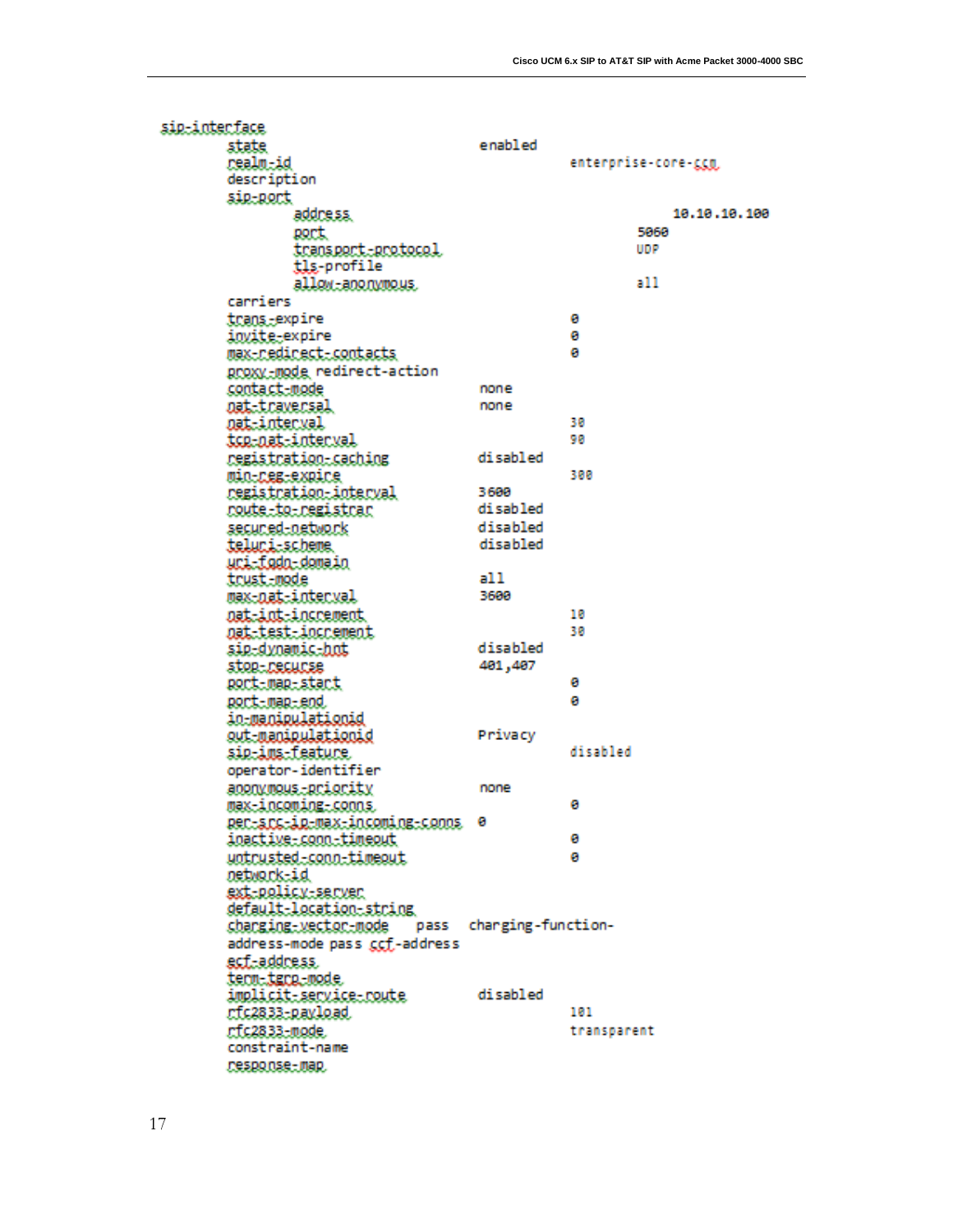local-response-map enforcement-profile neferacallatransfer. disabled route-unauthorized-calls togolseegalive none add-sdo-invite disabled add-sdp-profiles sie-manieulation Privacy Dame. changing ip. description. beadec.cule. **PAL Header** Dame. beadec...name. P-Asserted-Identity action manipulate case-sensitive compacison-type match-walue. **USE-type** any *pewayalue* methods, element-rule **DATE PALLOCALLIP** aacamatacioama uni-host type replace action match-wal-type any companison-type case-sensitive match-value. new-value \$LOCAL IP beader...cule **DADR BRILHeader** P-Preferred-Identity beadec...name. action manipulate compacison-type case-sensitive match-value magatype any new-value methods, element-rule **ERLLACALLE Dame** pacameter.coame type uni-host replace action match-wal-type any case-sensitive sompanison-type. match-value \$LOCAL\_IP *pewayalue* beader..rule. Econ\_Headec. name. beader...pape. From action. manipulate case-sensitive companison-type match-value. msg-type request DRW-Value methods element-rule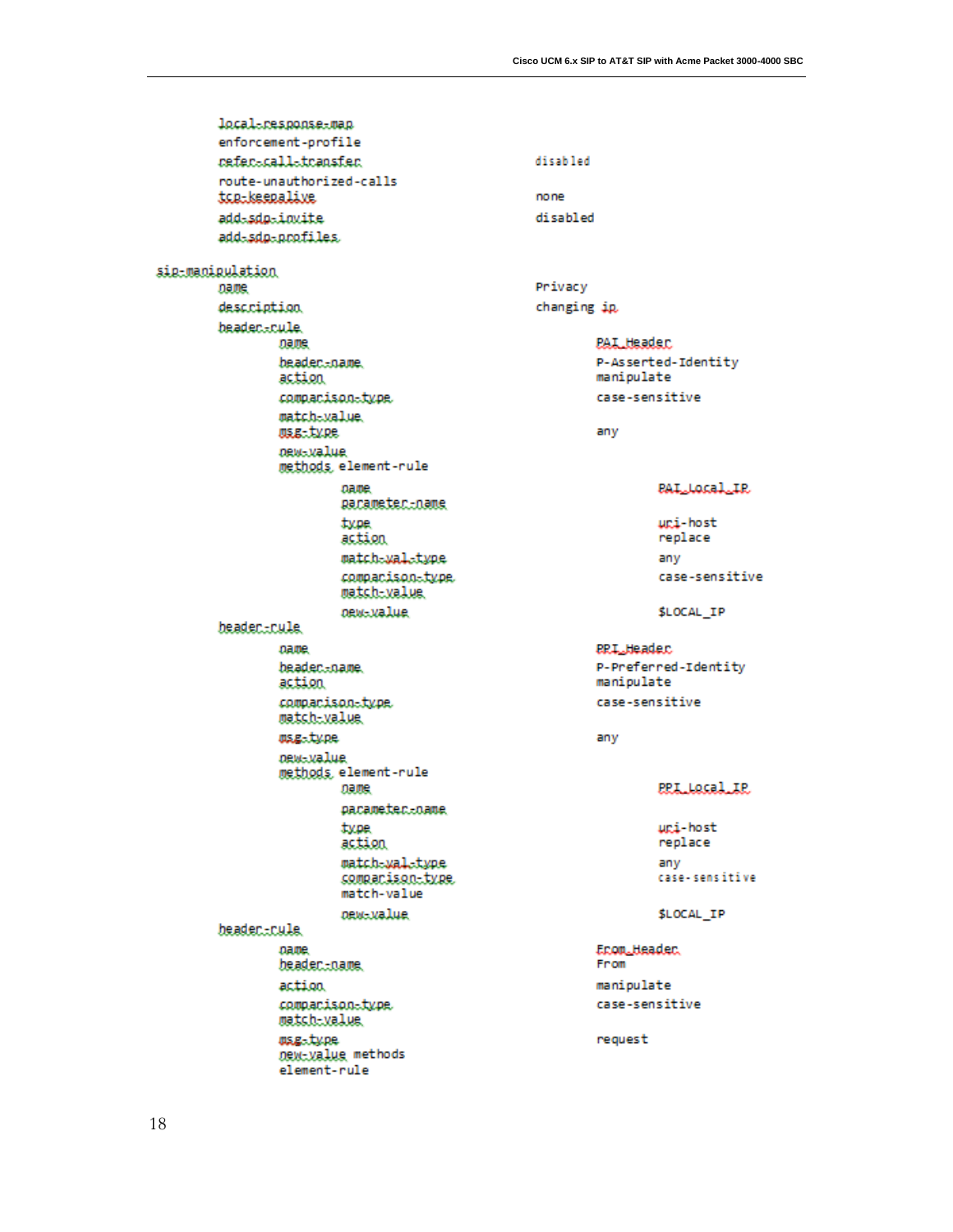**Dame** pacameter.coame **type** action match-xal-type companison-type match-value new-value beader...cule. Dame. beadec...name. action sommanison-type match-value **USE-type** new-value methods. elementicule page. gacameter...name type action match-xal-type compacison-type match-value. *pew-value* beader...cule. name. beader...name. action compacison-type match-walue. **USE-JARE** oewivalue methods, element-rule page. aacameter...name type. action match-wal-type compacison-type match-value. **DRW-Walue** beader..rule. pame. beadec...name. action compacison-type match-value. asg-type **DRW-Walue** methods, element-rule name.

pacameter.coame type

Econ\_header.

uci-host replace any case-sensitive

\$LOCAL\_IP

## **Jo\_Header**

To manipulate case-sensitive

request

### **Jo<sub>u</sub>header**

uni-host replace any case-sensitive

\$REMOTE\_IP

### **BPL\_Header**

Remote-Party-ID manipulate case-sensitive

#### any

## **SP.L.header**

uni-host replace any case-sensitive

\$LOCAL\_IP

### Refer\_header.

Referred-By manipulate case-sensitive

any

#### referredbyhdr.

uni-host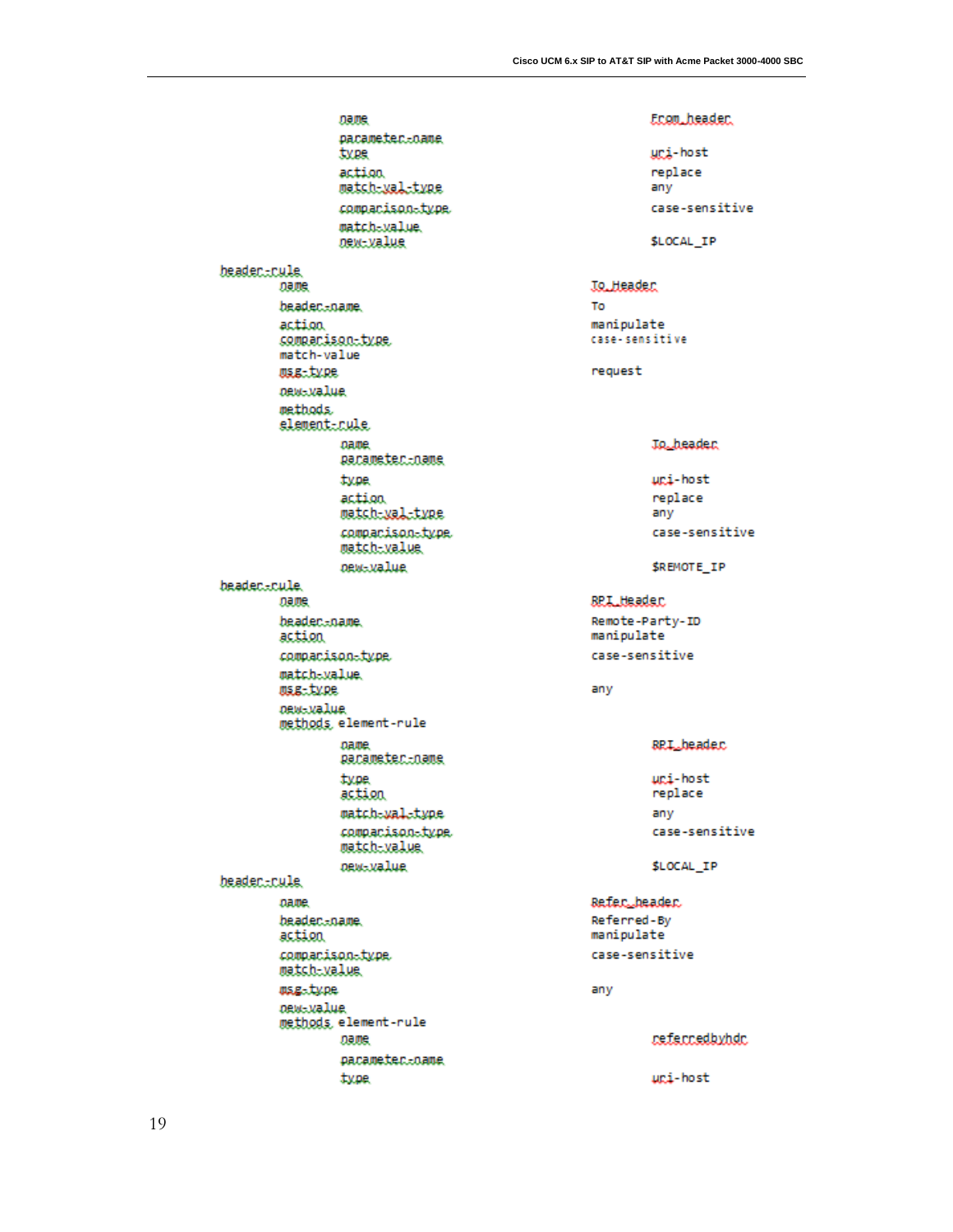action match-wal-type somparison-type. match-value new-value. header-rule name. beadercoane. action sompacison-type. match-value asgetype. Dewtwalue methods element-rule name. pacameter...pame **type** action match-xal-type compacison-type. match.value new-value header\_rule pame. beade.c.coame. action compacison-type match.walue asgetype. oew.value methods element-rule Dame. pacameter...pame type. action match.wal.type comparison-type match-value osw-value. steeming: pool in-address. stact.port 16384 end-pact. 32767 realm.id peer oetwork=interface. steeming.pool in-address. stact.poct 16384 end-port. 32767 realm-id

replace any case-sensitive

\$LOCAL IP

## ReferredIa Refer-To manipulate

case-sensitive

any

### refertobdr.

uci-host replace any case-sensitive

\$REMOTE\_IP

Contactiidr. Contact manipulate case-sensitive

any

### ContactHostBenlace.

uni-host replace any case-sensitive

\$LOCAL IP

```
192.168.1.100
```
10.10.10.100 enterprise-core-ggp

network-interface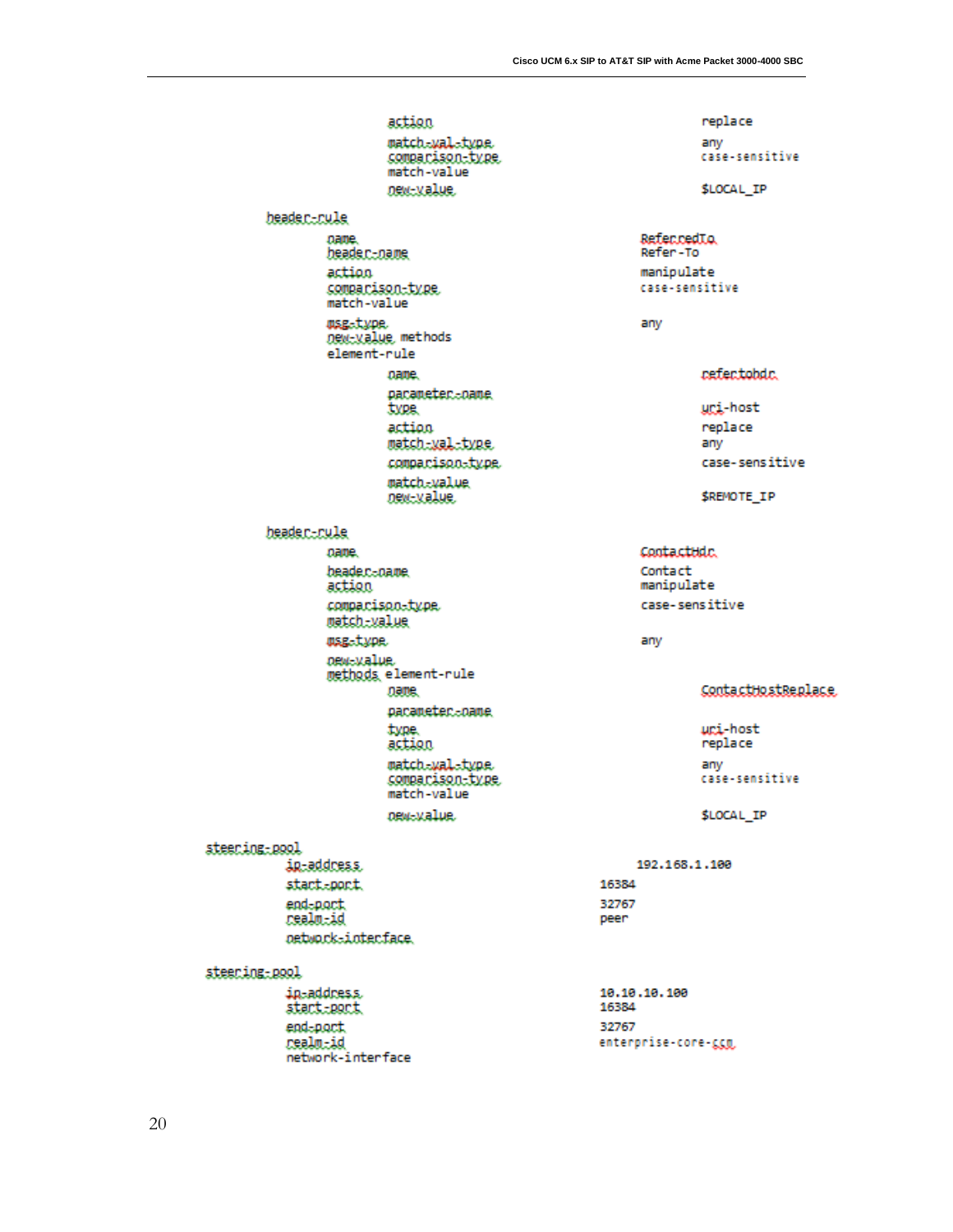| system-config                                                                                                                                |                                                 |
|----------------------------------------------------------------------------------------------------------------------------------------------|-------------------------------------------------|
| bostname<br>description<br>location<br>mib-system-contact mib-<br>system-name                                                                | Enterprise<br>Enterprise-SD                     |
| mib-system-location<br>somp-enabled                                                                                                          | enabled                                         |
| enable-somp-auth-traps<br>eoable-somp-syslog-notify<br>enable-snmp-monitor-traps<br>enable-gny-monitor-traps<br>somg-syslog-his-table-length | disabled<br>enabled<br>enabled<br>disabled<br>1 |
| snmn-syslog-level<br>system-log-level                                                                                                        | <b>WARNING</b><br><b>WARN TNG</b>               |
| process-log-level                                                                                                                            | <b>NOTICE</b>                                   |
| process-log-in-address.<br>process-log-port                                                                                                  | 0.0.0.0<br>ø                                    |
| call-trace<br>internal-trace                                                                                                                 | disabled<br>disabled                            |
| logafilten                                                                                                                                   | a11                                             |
| default-gateway.<br>nestant.                                                                                                                 | 192.168.1.1<br>enabled                          |
| exceptions<br>telnet.timeout                                                                                                                 | ø                                               |
| console-timeout                                                                                                                              | ø                                               |
| remote-control<br><u>link-redundancy-state</u>                                                                                               | enabled<br>disabled                             |